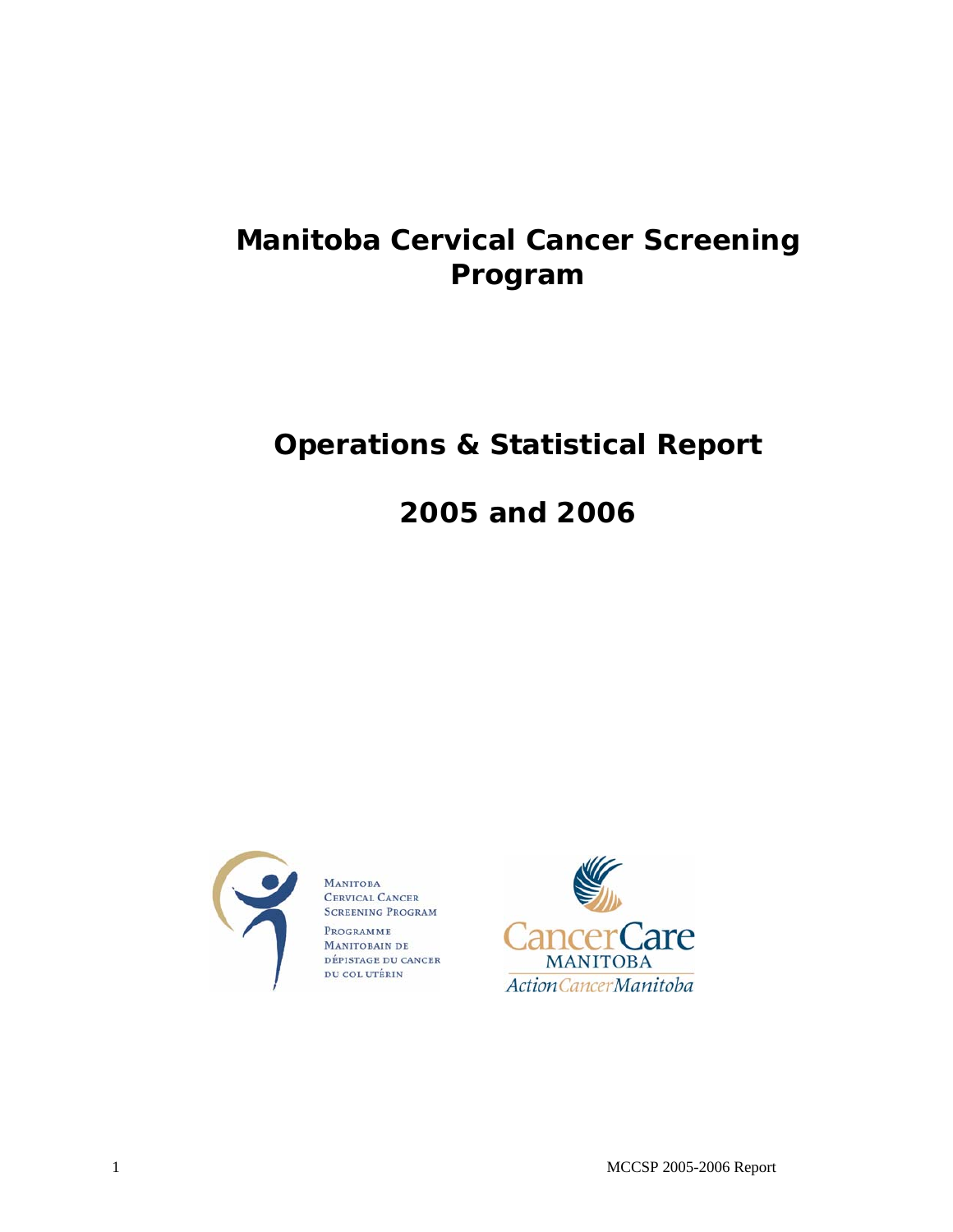# **MANITOBA CERVICAL CANCER SCREENING PROGRAM**

# **2005 and 2006 Operations & Statistical Report**

# **Manitoba Cervical Cancer Screening Program 5-25 Sherbrook Street Winnipeg, MB R3C 2B1**

| Telephone:        | 204-788-8626   |
|-------------------|----------------|
| Fax:              | 204-779-5748   |
| <b>Toll free:</b> | 1-866-616-8805 |

**www.cancercare.mb.ca**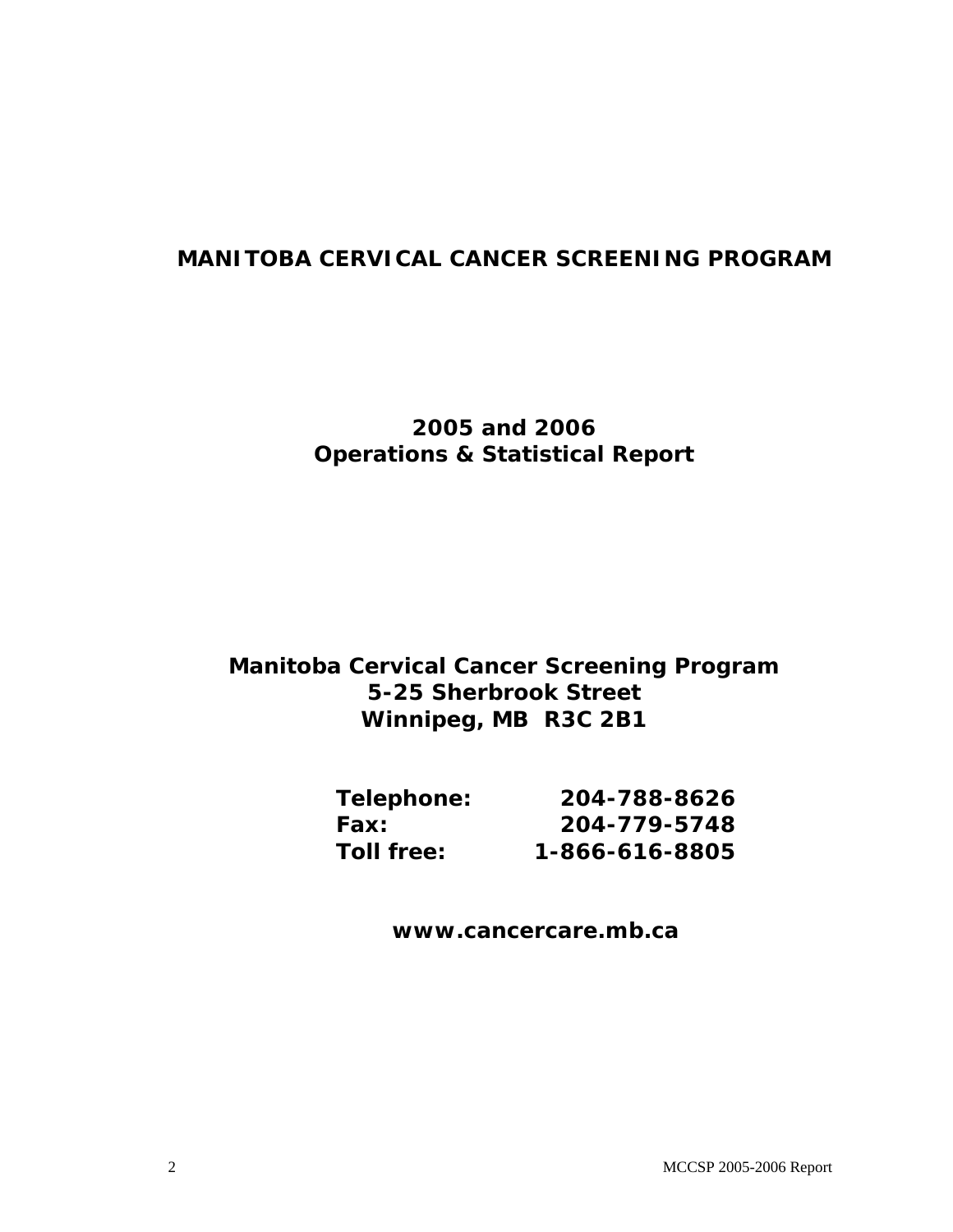# **Table of Contents**

| <b>Tables</b>                                                                                                                                  |
|------------------------------------------------------------------------------------------------------------------------------------------------|
| Table 1. Number of Pap tests by age group and cytologic diagnostic category                                                                    |
| Table 2. Number of Pap tests by age group and cytologic diagnostic category                                                                    |
| Table 3. Proportion of Manitoba women 18-69 years of age who had a high<br>grade abnormal Pap test, by Regional Health Authority, 2004-2006 12 |
| Table 4. Carcinoma of the cervix and prior screening history, Manitoba,                                                                        |
| Table 5. Cytology-histology correlation, all laboratories, 2003-2006 14                                                                        |
| Table 6. Correlation of ASC-US cytology by histology breakdown,                                                                                |
| Table 7. Correlation of ASC-H cytology by histology breakdown,                                                                                 |
| Table 8. Correlation of LSIL cytology by histology breakdown, 2004-200616                                                                      |
| Table 9. Correlation of AGC cytology to histology breakdown, 2004-200616                                                                       |
| Table 10. Correlation of HSIL cytology to histology breakdown, 2004-2006.17                                                                    |
| <b>Figures</b>                                                                                                                                 |
| Figure 1. Percentage of Manitoba women, aged 18-69, who had a Pap test in                                                                      |
| Figure 2. Cumulative probability of returning for a Pap test for women who                                                                     |
|                                                                                                                                                |
| Figure 4. Time from the date the Pap test was performed to the date the<br>colposcopy was performed for 2004, 2005, and 200613                 |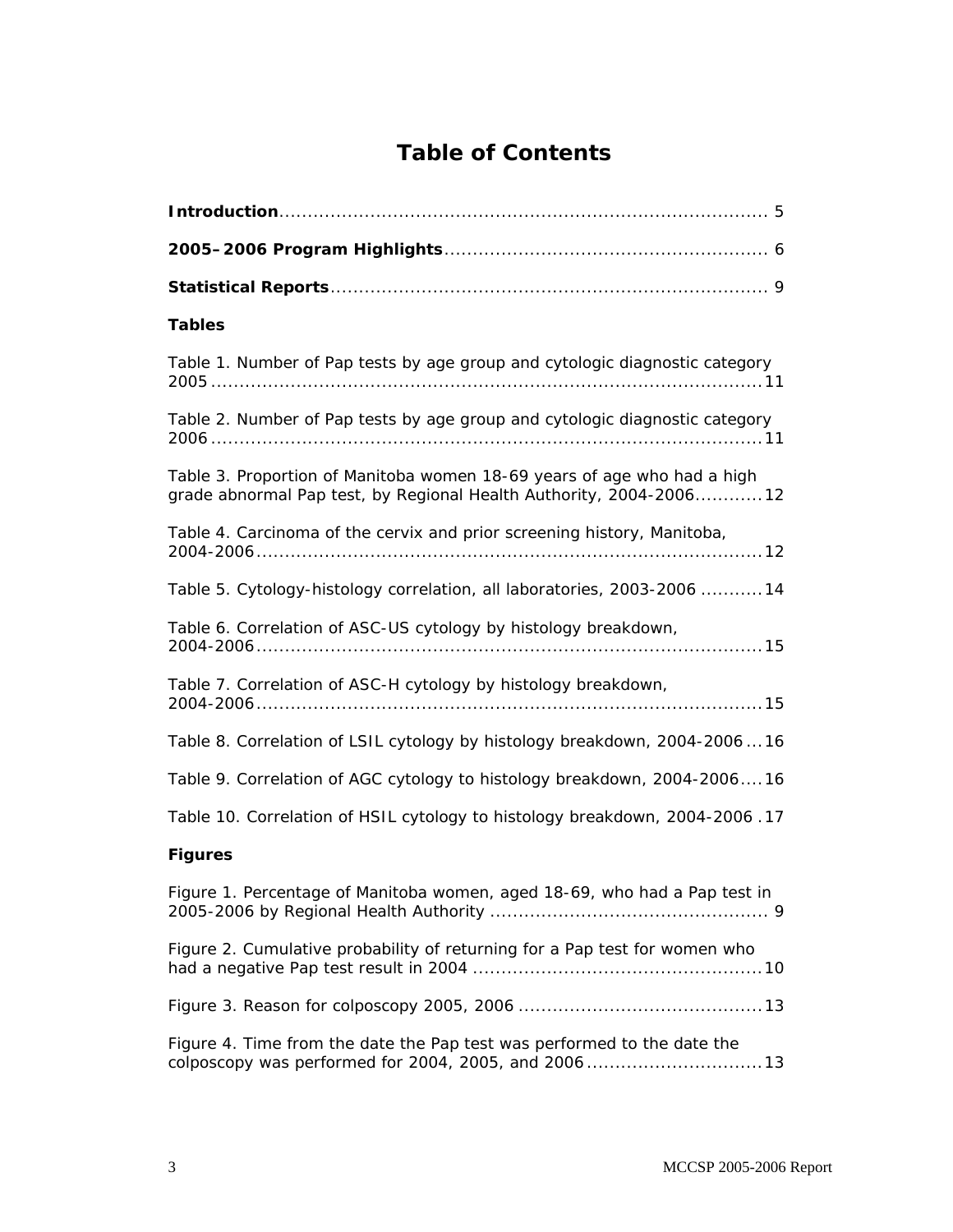# **Appendices**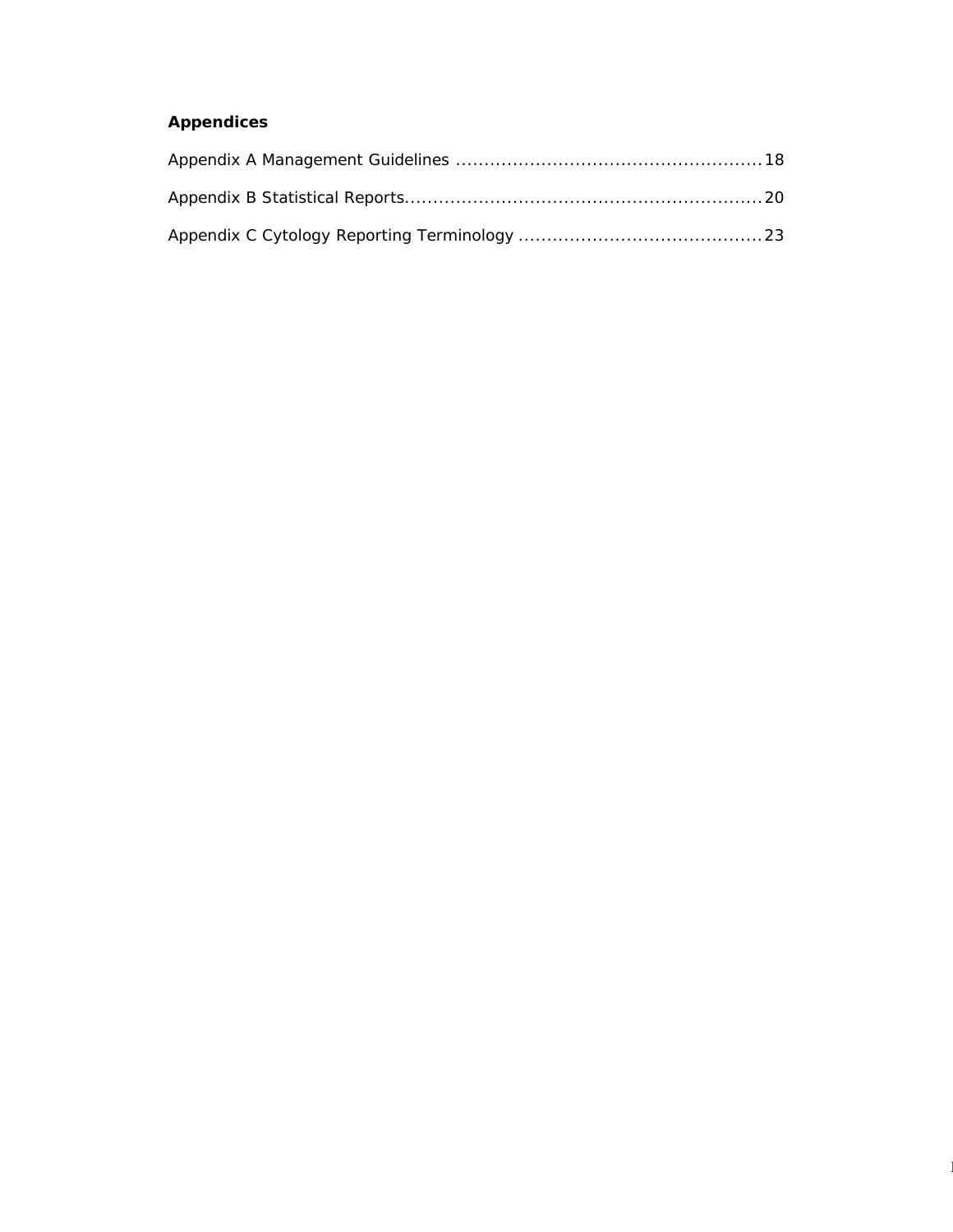# **Manitoba Cervical Cancer Screening Program**

# **2005 and 2006 Operations and Statistical Report**

# **Introduction**

The Manitoba Cervical Cancer Screening Program (MCCSP) was established in January 2000 with a mandate to ensure that Manitoba women receive organized, high quality cervical cancer screening services. The MCCSP is supported by Manitoba Health and managed by CancerCare Manitoba. On April 27, 2001, an amendment to the Public Health Act requiring the reporting of all cervical cancer screening tests to the MCCSP commenced operation of the MCCSP Registry. The Registry is a central and confidential record of Pap test, colposcopy, and biopsy results.

The goal of the Manitoba Cervical Cancer Screening Program is to reduce the incidence of and mortality from invasive cervical cancer. To accomplish this goal, the MCCSP is guided by the following five objectives:

- 1. Increase Pap test utilization province-wide.
- 2. Develop and maintain a population-based information system and registry.
- 3. Facilitate and support quality assurance for cervical cancer screening services.
- 4. Facilitate and support a common laboratory network.
- 5. Establish monitoring and evaluation methodology.

MCCSP recommends that cervical cancer screening with the Pap test be initiated with the onset of sexual activity. The recommended screening interval is three annual Pap tests for any woman initiating screening. If all three results are negative, screening should continue every two years. Evidence does not define an upper age when Pap tests should be stopped. Women who have regular negative Pap tests up to the age of 70 and have no change in their partner can stop.

Regular Pap tests and following through with recommended medical care after an abnormal Pap test result reduces the risk of developing invasive cervical cancer. The MCCSP promotes the importance of Pap tests as a screen for the early detection of cervical cancer and the detection of its precursors. The MCCSP supports and expands alternative service delivery models which increase the number of women attending for Pap tests, and actively monitors and facilitates follow up for Manitoba women with abnormal Pap test results.

The 2005 and 2006 operations and statistical report provides a program update and statistics for the period January 01, 2005 to December 31, 2006. MCCSP results are reported for women who are Manitoba residents between the ages of 18 and 69. Statistical data is presented for cytology diagnostic results, participation rates by regional health authority (RHA) and age, screening rates for women with negative results, volume of colposcopy reports by reason for referral, and cytology-histology correlation.

 $\sim$  McCsP  $\sim$  McCsP  $\sim$  McCsP  $\sim$  McCsP  $\sim$  McCsP  $\sim$  McCsP  $\sim$  McCsP  $\sim$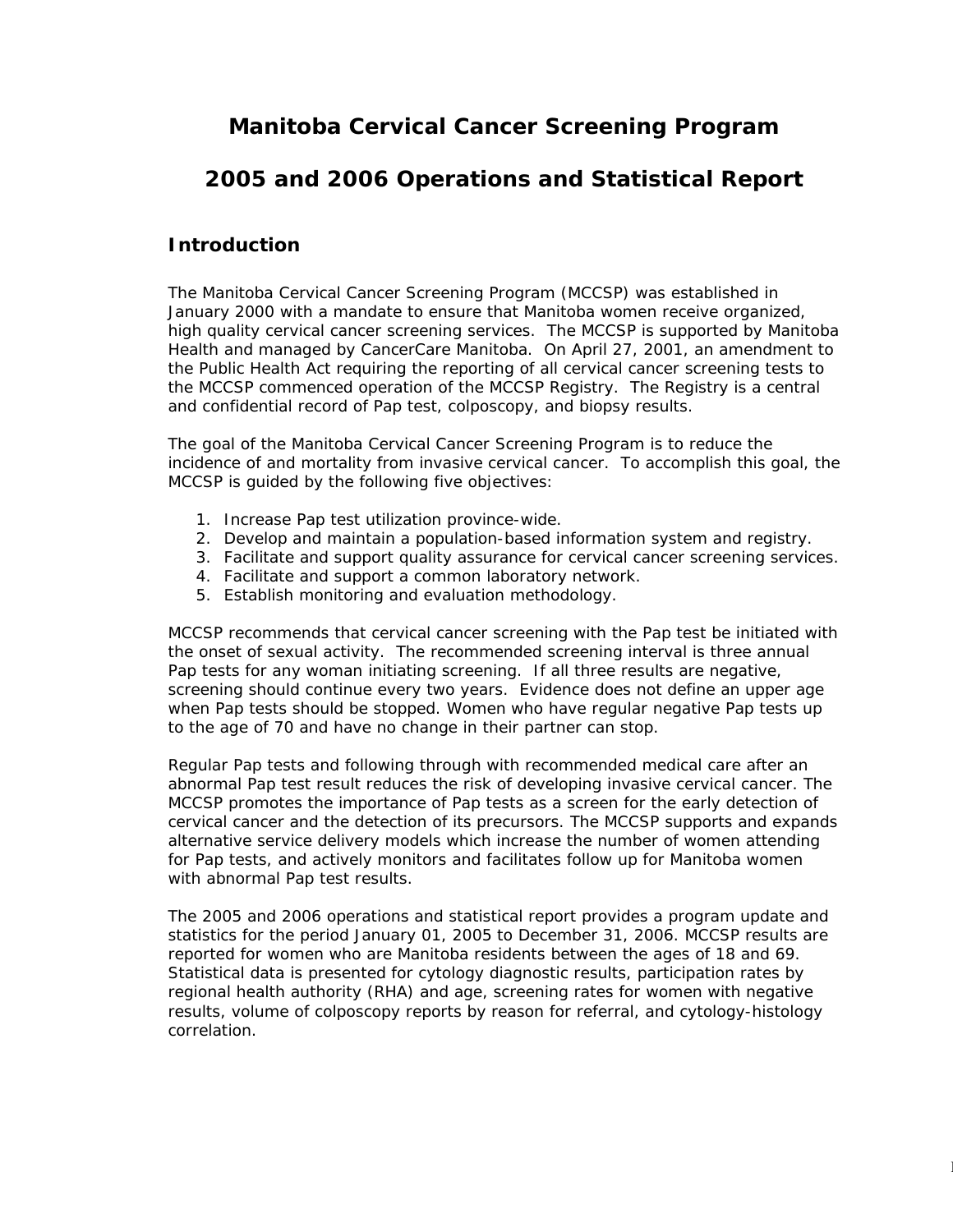# **2005-2006 Program Highlights**

In 2005 and 2006, MCCSP expanded access to service for Pap tests through strategic partnerships with RHAs, physicians groups, and community clinics.

## *Education*

- ♦ Produced Pap Test Video in partnership with Mt. Carmel Clinic, Sexuality Education Resource Centre, Klinic, Aboriginal Health and Wellness, First Nations Inuit Health Branch – Health Canada, North Eastman Regional Health Authority, and Health Action Centre.
- ♦ Translated Pap Test Video and Colposcopy Client Education Video into 11 languages: Hindi, Urdu, Punjabi, Cree, Ojibway, French, Chinese, Vietnamese, Spanish, Filipino, and Portuguese. The videos in all languages are available for viewing from [www.cancercare.mb.ca.](http://www.cancercare.mb.ca/)
- ♦ Developed HPV brochure in partnership with Regional Health Authorities, Literacy Partners of Manitoba, Merck Pharmaceuticals, and the Assembly of Manitoba Chiefs – Health Directors. Partners tested the brochure throughout the province prior to publication and distribution.
- ♦ Coordinated *Eradicating Cervical Cancer Conference* in partnership with the University of Manitoba, Faculty of Medicine, Continuing Medical Education Department. More than 400 health care providers attended in Winnipeg or via 18 telehealth linked sites for education about the role of HPV and Pap tests in the context of Manitoba health care.
- ♦ Developed and distributed HPV Clinician Fact Sheet and MCCSP Management Guidelines (Appendix A).

## *Access to Pap Screening*

### Walk-In Clinics

In an effort to improve screening rates, the Manitoba Cervical Cancer Screening Program has partnered with clinics in Manitoba starting in 2001 to offer a one-day, walk-in, Pap test service every October. This easy access alternative has successfully reached many women who are at a higher risk of developing cervical cancer.

As in previous years, the rate of unscreened and underscreened women who had a Pap test during the week was high. Measurement of past screening patterns is taken from the MCCSP Registry. Underscreened women are defined as those who have not had a Pap test in the previous three years; unscreened women are those who have not had a Pap test in five years or more. 2006 is the first year that the program can report unscreened rates for at least five years.

- ♦ Winnipeg Pap Clinic Week 2005 partnered with 16 community clinics and physicians offices to offer walk-in Pap clinics.
	- 503 women attended one of the 16 Winnipeg Pap clinic sites.
	- **23% reported their ethnic background as Aboriginal.**
	- 38% reported their ethnic background as Asian, Aboriginal, African, or Latin American.

 $\mathcal{O}(\mathcal{O}_\mathcal{A})$  and  $\mathcal{O}(\mathcal{O}_\mathcal{A})$  and  $\mathcal{O}(\mathcal{O}_\mathcal{A})$  and  $\mathcal{O}(\mathcal{O}_\mathcal{A})$ 

- 58% of the women had not had a Pap test in the previous 3 years.
- **38% of the women had not had a Pap test in four years or more.**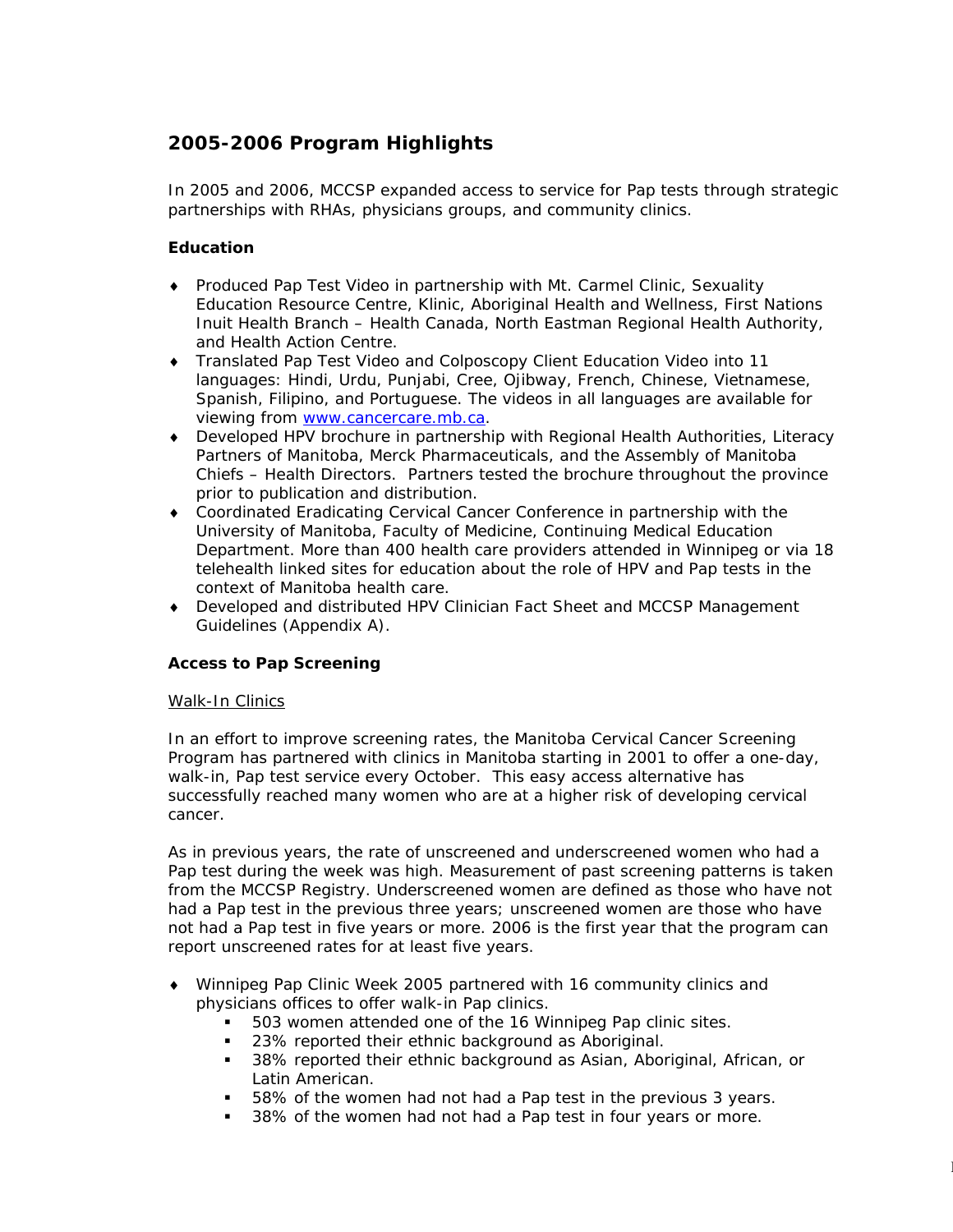- 30% of the women indicated that their preferred language was not English.
- **Top two reasons women accessed this service were the clinic was easy to** get to and no appointment was needed.
- ♦ Expanded Pap Clinic Week across the province in 2006; 78 community clinics, physicians' offices, nursing stations, and health centres offered walk-in Pap Clinics during the week from October 23-27, 2006.
	- 1578 women attended a clinic for a Pap test.
	- 20% of the women identified themselves as First Nation Status, First Nations Non-Status, or Métis. Another 12% of the women identified themselves as Asian.
	- 52% of these women had not had a Pap test in the previous three years.
	- 38% had not had a Pap test in five years or more.
	- Top two reasons women accessed this service were no appointment was needed and they saw or heard an advertisement.

#### Multicultural Initiatives

Participated in Health Canada funded Multi-Cultural Screening Outreach Project in partnership with Health Action Centre, Klinic, Sexuality Education Resource Centre and Manitoba Breast Screening Program to improve access for women in five ethnic communities.

### **Training**

Partnered with Women's Health Clinic to offer Pap Test Training to 21 nurses from five Regional Health Authorities to increase the number of health care providers providing Pap test screening in Manitoba.

### *Partnerships with Communities*

- ♦ Provided support for four projects with the goal of increasing the number of under and unscreened women having Pap tests in hard to reach populations.
	- **Brandon Regional Health Authority 7<sup>th</sup> Street Health Access Centre** Women's Health Day provided Pap tests to 29 women. 69% were unscreened or underscreened.
	- **Parkland Regional Health Authority** provided 16 nurse managed Pap Clinics in 5 communities. 115 women were screened and 50% of these women had not had a Pap test in the previous 4 years.
	- **Poplar River Nursing Station** utilized community-based personal contact to recruit hard to reach women due for Pap screening. As a result, the overall number of women screened over a five month period increased from 18.67% prior to the project to 32.26%.
	- **Youville Centre** provided nurse managed clinics targeting new immigrant and refugee women living in their community. All of the women who attended the clinics were underscreened and represented the target population.

 $\mathcal{O}(\mathcal{M}_{\mathrm{C}})$  and  $\mathcal{O}(\mathcal{M}_{\mathrm{C}})$  and  $\mathcal{O}(\mathcal{M}_{\mathrm{C}})$  and  $\mathcal{O}(\mathcal{M}_{\mathrm{C}})$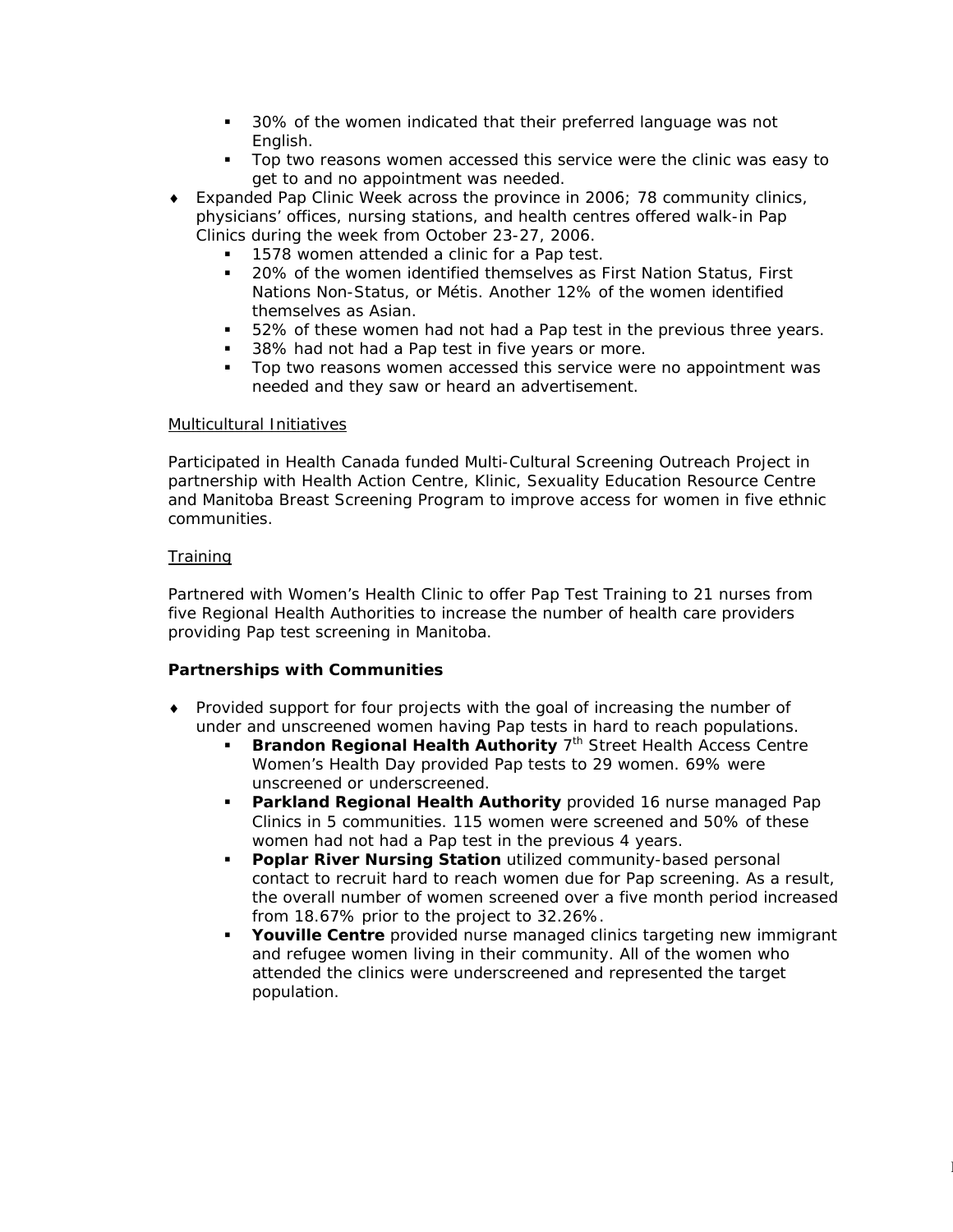## *Follow up of High Grade Abnormal Cytology Results*

The program ensures follow up of high grade abnormal Pap test results through letters to health care providers and where necessary letters directly to women. The program distributes letters when there is no evidence of colposcopy follow up in the MCCSP Registry for all women with a high grade cytology result.

- ♦ 2005 follow up and monitoring results:
	- 573 women had outstanding follow up representing 16.9% of all women diagnosed with a high grade abnormal Pap test in the province.
	- **Based on follow up letter responses by health care providers, 113 women** (3.3%) were sent a letter from the program explaining their results and encouraging them to contact their health care provider for recommended management.
	- 62 (1.8%) women were considered lost to follow up at the conclusion follow up interventions.
- 2006 follow up and monitoring results:
	- 552 women had outstanding follow up representing 15.2% of all women diagnosed with a high grade abnormal Pap test in the province.
	- Based on follow up letter responses by health care providers, 106 women (2.9%) received a letter from the program explaining their results and encouraging them to contact their health care provider for recommended management.
	- 84 (2.3%) women were considered lost to follow up at the conclusion of follow up interventions.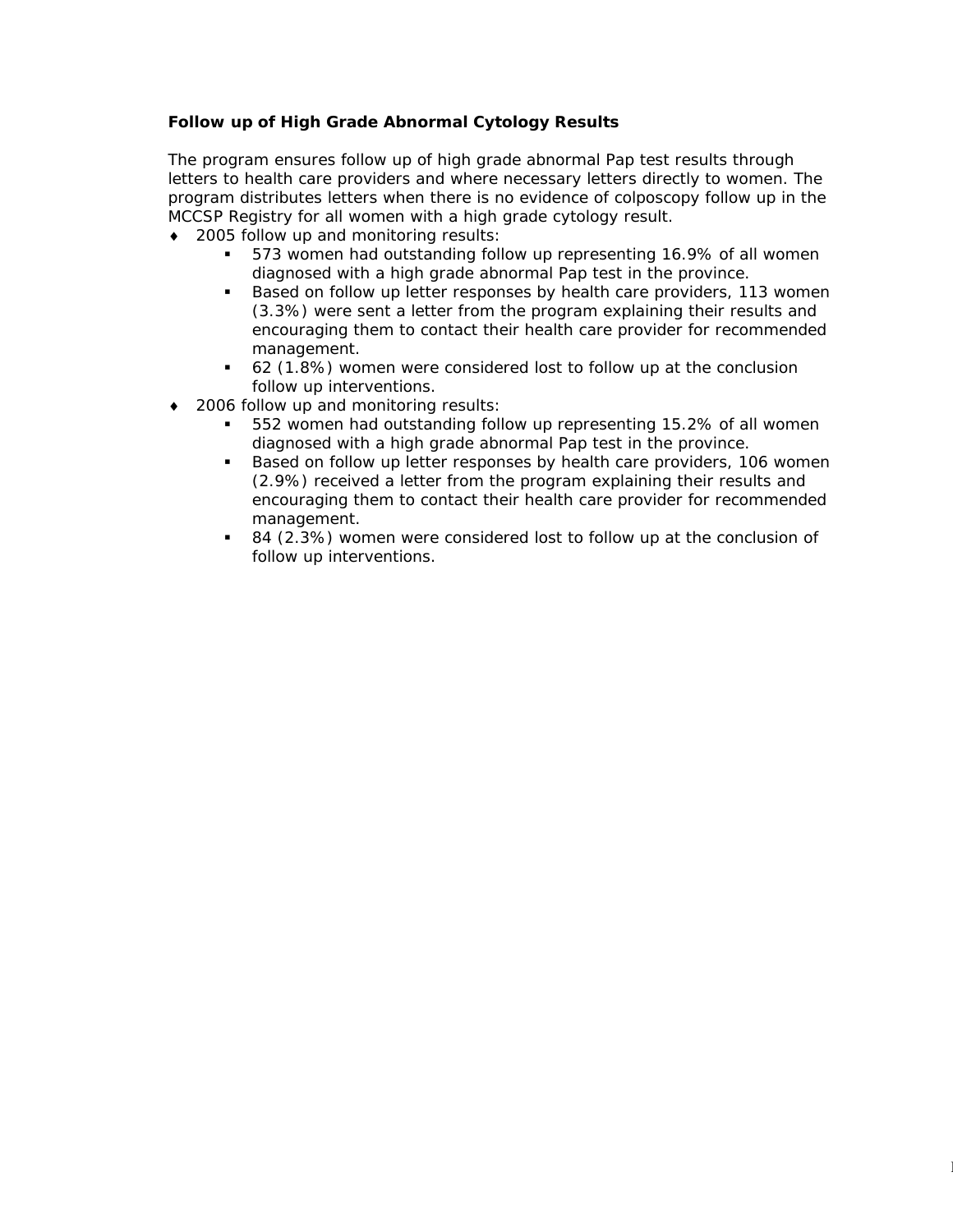# **2005-2006 Statistics**

The statistics presented in the following tables reflect Pap test and colposcopy results reported to the MCCSP. Appendix B contains tables with more detailed supplementary data.

Cervical cancer screening participation rates remain stable in Manitoba. The two year participation rate (2005 and 2006) was 50% for women between the ages of 18 and 69. The three year participation rate (2004, 2005, 2006) was 58% for women between the ages of 18 and 69. While the screening rates have not shown improvement when compared with earlier reporting time frames, the program has been successful with initiatives to improve access and uptake from underscreened and unscreened women in the province. The decline in provincial participation rates may be related to a decrease in women who are overscreened as the guidelines for frequency are integrated into health service practice.

### *Two Year Participation Rates*

Two year participation rates are presented and reflect programmatic guidelines of regular screening: following three negative Pap tests one year apart, screening should be conducted every two years. Figure 1 illustrates the two year participation rates by regional health authority and the province. The proportion of women 18 to 69 years of age who had at least one Pap test during 2005-2006 was 50.2% for Manitoba. Interlake RHA had the highest participation rate at 53.0% and NORMAN RHA had the lowest participation rate at 42.2%.

Screening rates for 2005-2006 were slightly lower than 2003-2004 (52.7%). In 2003 and 2004, participation rates ranged from 44% in NORMAN to 61% in Brandon.

Figure 1. Percentage of Manitoba women, aged 18-69, who had a Pap test in 2005- 2006 by Regional Health Authority



Regional Health Authority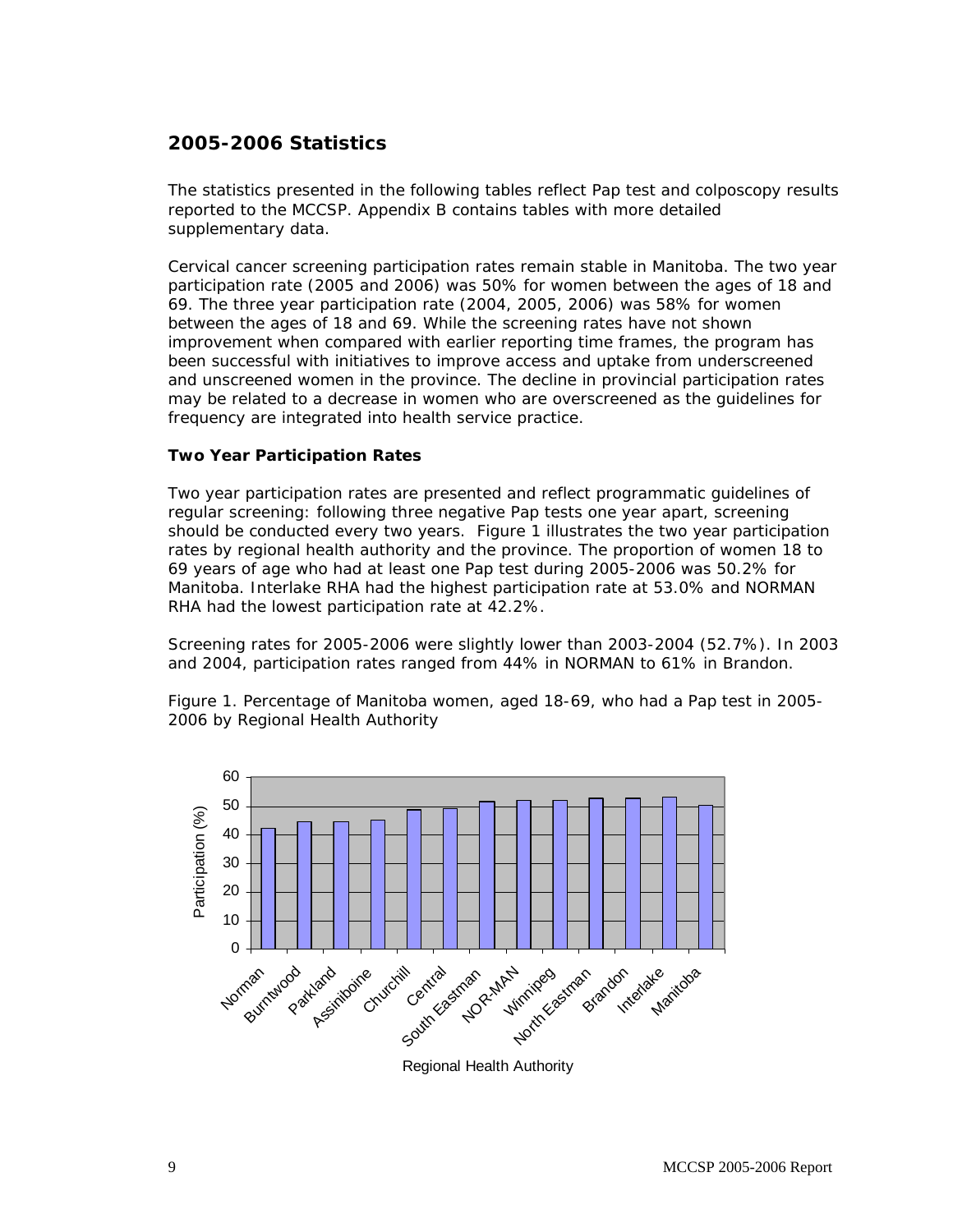#### *Three year participation rates*

Three year participation rates reflect the screening frequency recommended by the International Agency for Cancer Research (2005). The three year participation rate for 2004, 2005, and 2006 was 58% for Manitoba. Extending the period of evaluation from two to three years increases the capture rate of women who had at least one Pap test during that time frame. The three year participation rate for all RHAs for 2002 to 2004 was 62.3%.

#### *Rescreening Rate*

The rescreening rate is the proportion of women who return for a Pap test. To allow sufficient time to measure rescreening from an index negative Pap test result, the index negative Pap test is identified for January 01, 2004 to December 31, 2004. Figure 2 illustrates the cumulative probability of returning for a Pap test for women who had a Pap test in 2004 that was negative for an intraepithelial lesion or malignancy. Fifty-two percent of women had a subsequent Pap test within 18 months, 64% within 24 months, and 75% within 36 months.

Figure 2. Cumulative probability of returning for a Pap test for women who had a negative Pap test result in 2004 (n=157,439)



#### *Cytology Results*

In 2005, a total of 175,765 Pap tests were processed for all Manitoba women 18 to 69 years of age. This increased to 181,092 for 2006.

Tables 1 and 2 show Pap test results for 2005 and 2006 by age group and cytologic diagnostic category (Appendix C). The breakdown of results by cytologic diagnostic category is similar for both years and to those previously reported in 2003 and 2004. Ninety-two percent of women received a negative Pap test result in the calendar years 2005 and 2006.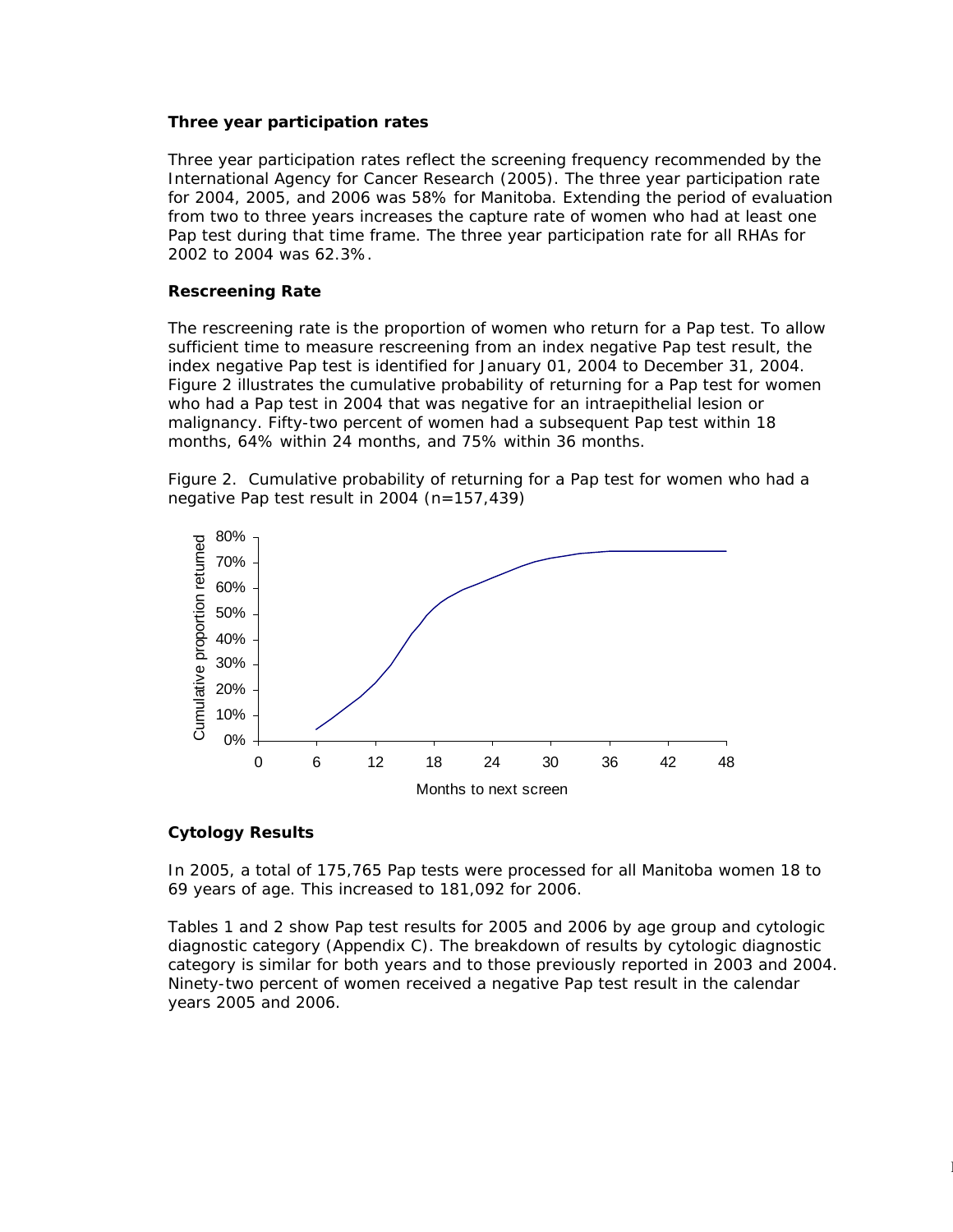| Age       | Negative | ASC   | AGC  | LSIL  | <b>HSIL</b> | Cancer   | Unspecified | Unsatisfactory | Total   |
|-----------|----------|-------|------|-------|-------------|----------|-------------|----------------|---------|
| Group     |          |       |      |       |             |          |             |                |         |
| 18-19     | 4.692    | 378   |      | 518   | 205         | $\Omega$ | $\Omega$    | 128            | 5.922   |
| $20 - 29$ | 36.844   | 2.314 | 21   | 2.139 | 1.139       | 6        | 0           | 964            | 43,427  |
| $30-39$   | 35,683   | 1,303 | 49   | 789   | 484         |          | 4           | 789            | 39,108  |
| $40 - 49$ | 36,587   | 1,281 | 72   | 594   | 298         | 15       | 82          | 678            | 39,607  |
| 50-59     | 29,438   | 811   | 75   | 265   | 156         | 17       | 42          | 553            | 31,357  |
| 60-69     | 15,476   | 276   | 34   | 84    | 58          | 14       |             | 395            | 16,344  |
| Total     | 158,720  | 6.363 | 252  | 4.389 | 2.340       | 59       | 135         | 3.507          | 17.5765 |
| %         | 92.14    | 3.69  | 0.15 | 2.55  | 1.36        | 0.03     | 0.08        | 2.04           | 100.0%  |
|           |          |       |      |       |             |          |             |                |         |

Table 1. Number of Pap tests by age group and cytologic diagnostic category, 2005

Notes: 2005, all Regional Health Authorities, Manitoba Health insured, all providers.

If a woman has more than one Pap test during the time period, the most severe diagnostic result is counted. Cytology diagnostic categories follow Bethesda 2001 reporting guidelines. Full description of reporting terminology is provided in Appendix C.

| Age       | Negative | ASC   | AGC  | LSIL  | <b>HSIL</b> | Cancer | Unspecified | Unsatisfactory | Total   |
|-----------|----------|-------|------|-------|-------------|--------|-------------|----------------|---------|
| Group     |          |       |      |       |             |        |             |                |         |
| $18 - 19$ | 4.782    | 395   | 2    | 491   | 198         | Ο      |             | 170            | 6.039   |
| $20 - 29$ | 37,409   | 2.537 | 18   | 2,280 | 1.267       | 5      | 0           | 1,178          | 44.694  |
| $30 - 39$ | 35,985   | 1.424 | 54   | 832   | 566         |        | 0           | 939            | 39,807  |
| $40 - 49$ | 36,907   | 1,398 | 61   | 694   | 311         | 12     | 60          | 695            | 40.138  |
| 50-59     | 30,710   | 745   | 63   | 328   | 172         | 6      | 42          | 613            | 32.679  |
| 60-69     | 16.785   | 311   | 34   | 101   | 68          | 8      | 6           | 422            | 17,735  |
| Total     | 162,578  | 6,810 | 232  | 4.726 | 2.582       | 38     | 109         | 4.017          | 181.092 |
| ℅         | 91.81    | 3.85  | 0.13 | 2.67  | 1.46        | 0.02   | 0.06        | 2.27           | 100.0%  |
|           |          |       |      |       |             |        |             |                |         |
|           |          |       |      |       |             |        |             |                |         |

Table 2. Number of Pap tests by age group and cytologic diagnostic category, 2006

Notes: 2006, all Regional Health Authorities, Manitoba Health insured, all providers. If a woman has more than one Pap test during the time period, the most severe diagnostic result is counted. Cytology diagnostic categories follow Bethesda 2001 reporting guidelines. Full description of reporting terminology is provided in Appendix C.

Table 3 shows the proportion of Manitoba women who had a high grade abnormal Pap test by RHA between 2004 and 2006. A high grade result includes AGC and HSIL cytology results. The percentage of women with a high grade result varied from a low of 1.8% in Assiniboine RHA to a high of 5.0% in Burntwood RHA.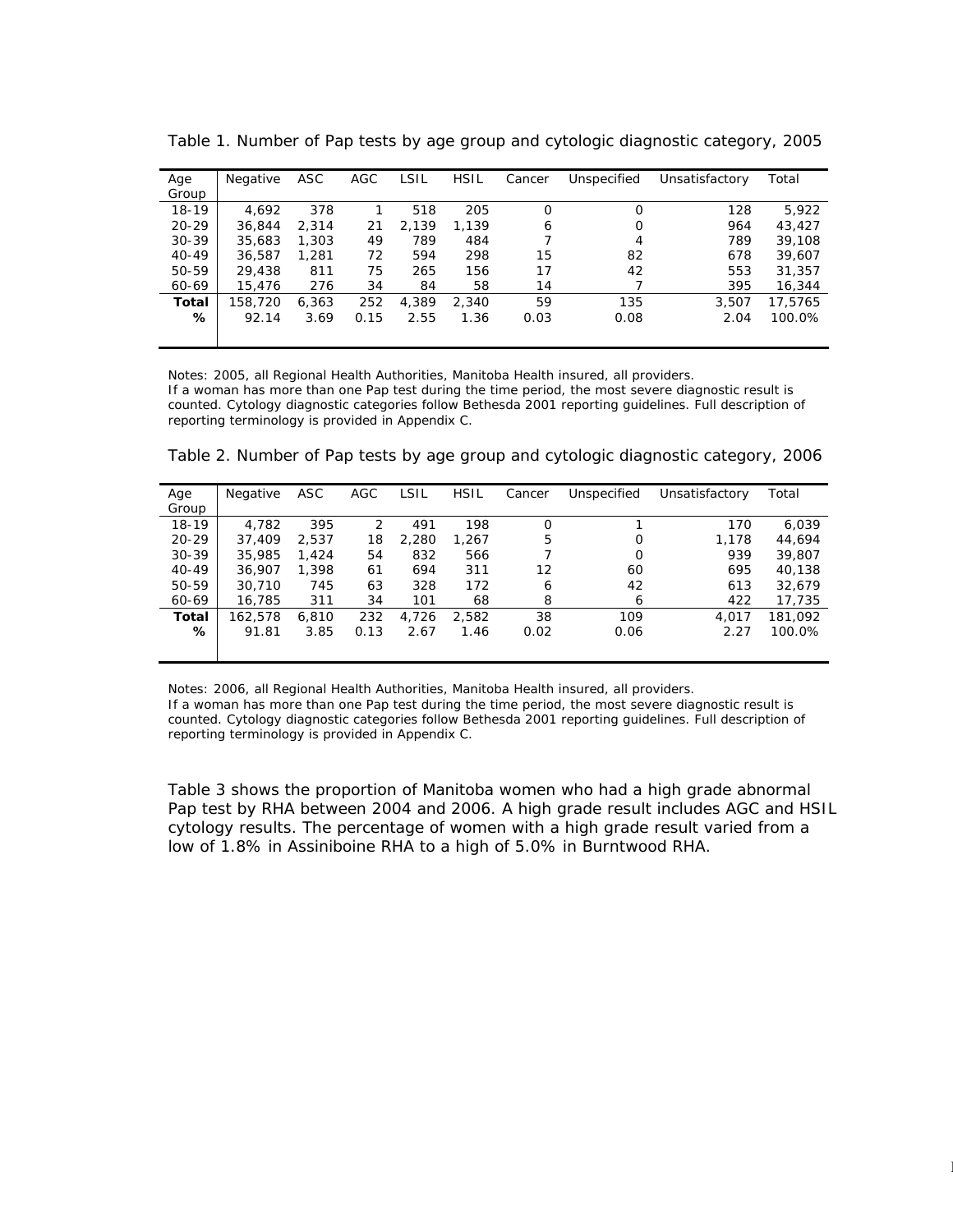Table 3. Proportion of Manitoba women 18-69 years of age who had a high grade abnormal Pap test, by Regional Health Authority, 2004-2006

| Regional Health         | Number of women who  | Number of women who | % high grade result |
|-------------------------|----------------------|---------------------|---------------------|
| Authority               | had a high grade Pap | had a Pap test      |                     |
|                         | test result          |                     |                     |
| Assiniboine             | 224                  | 12,259              | 1.8                 |
| <b>Brandon</b>          | 255                  | 12.020              | 2.1                 |
| Burntwood               | 397                  | 7.985               | 5.0                 |
| Central                 | 482                  | 19,580              | 2.5                 |
| Churchill               | 10                   | 210                 | 4.8                 |
| Interlake               | 445                  | 17,188              | 2.6                 |
| NOR-MAN                 | 174                  | 4.393               | 4.0                 |
| North Eastman           | 182                  | 8,770               | 2.1                 |
| Parkland                | 192                  | 7.464               | 2.6                 |
| South Eastman           | 243                  | 12.652              | 1.9                 |
| Winnipeg                | 3,370                | 150.096             | 2.2                 |
| <b>Provincial Total</b> | 5,974                | 252,617             | 2.4                 |

Notes: All laboratories, Manitoba Health insured. Statistics are not corrected for hysterectomy, migration, death, or cervical cancer. 19,831 women could not be attributed to an RHA due to incomplete postal code data. These are not included in the statistics and reflect 7.4% of all women who had a Pap test during this time period.

Upon clinical review, more than 60% of the women diagnosed with invasive cervical cancer did not have a Pap test in the previous four years or the screening interval was greater than two years as demonstrated in Table 4. Other factors include inappropriate management, refusal of treatment, and cell types with rapid biologic cell proliferation.

Table 4. Carcinoma of the cervix and prior screening history, Manitoba, 2004-2006

| Pap Test History                                   | 2004<br>$(N = 53)$ | 2005<br>$(N = 54)$ | 2006<br>$(N = 45)$ |
|----------------------------------------------------|--------------------|--------------------|--------------------|
| Never been screened/ No Pap test $\geq$ 4<br>vears | 29 (54.7%)         | 37 (68.5%)         | 24 (53.3%)         |
| Screening interval too long ( $q > 2$<br>years)    | $5(9.4\%)$         | 9(16.6%)           | 12 (26.7%)         |

#### *Colposcopy Reports*

A total of 12,763 colposcopy reports were reported to the registry in 2005 and 12,790 reports in 2006. Figure 3 shows the reason for the colposcopy for 2005 and 2006. Twenty-nine percent of colposcopy appointments were for the primary evaluation of an abnormal cytology. The majority of colposcopy appointments are for follow up procedures and evaluation (67.4%).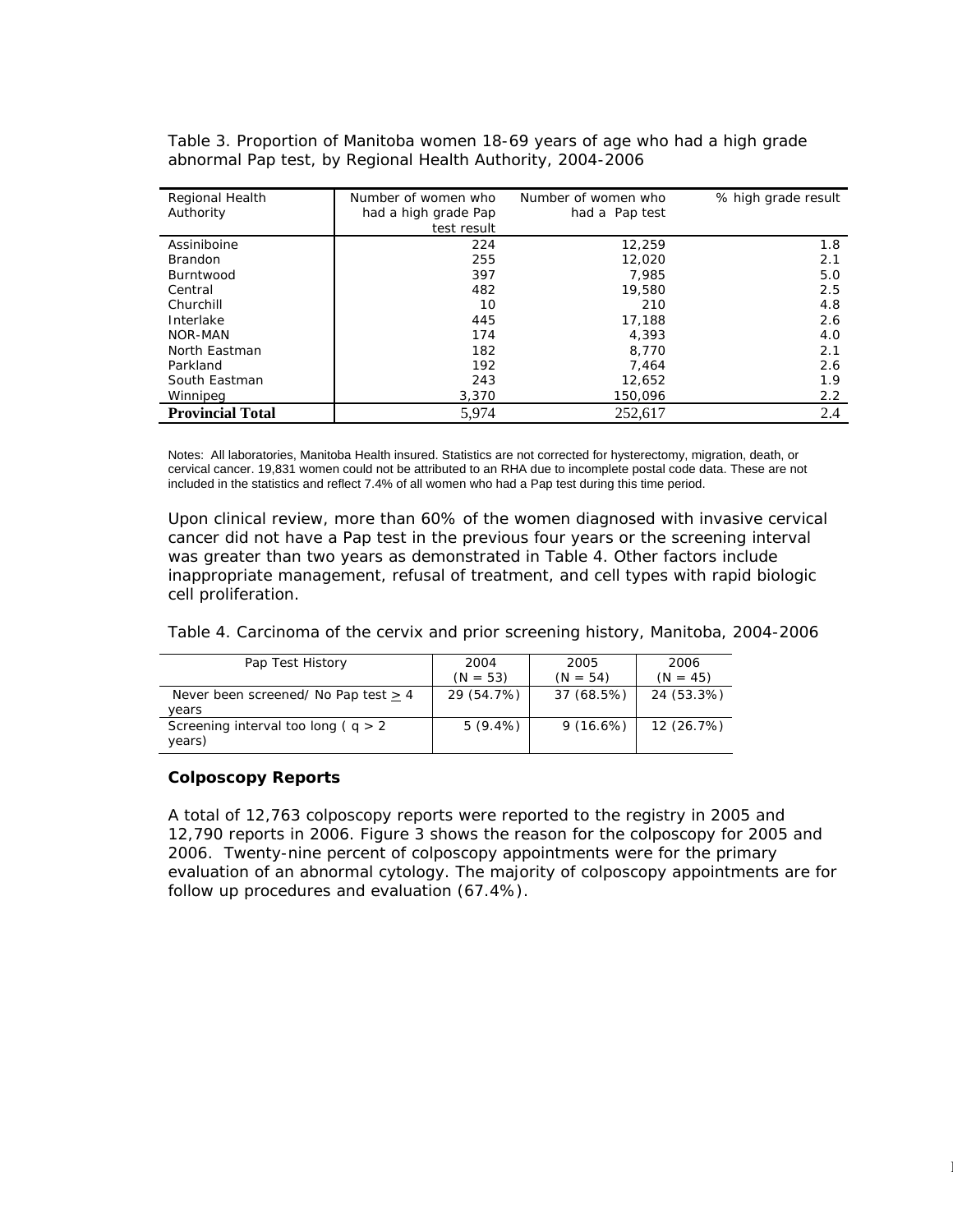Figure 3. Reason for colposcopy 2005, 2006



Figure 4 illustrates that 37% in 2004 and 2005 and 42% in 2006 of all first colposcopy procedures occurred within 12 weeks of the date of the abnormal index Pap test. Twenty-two percent, 23%, and 21% of all first colposcopy procedures occurred greater than six months after the abnormal index Pap test in 2004, 2005, and 2006 respectively. Index abnormal Pap tests include ASC-US, LSIL, AGC, and HSIL cytology results.

Figure 4. Time from the date the Pap test was performed to the date the colposcopy was performed for 2004, 2005, and 2006



 $13.3\pm0.000$   $13.3\pm0.000$   $13.3\pm0.000$   $13.3\pm0.000$   $13.3\pm0.000$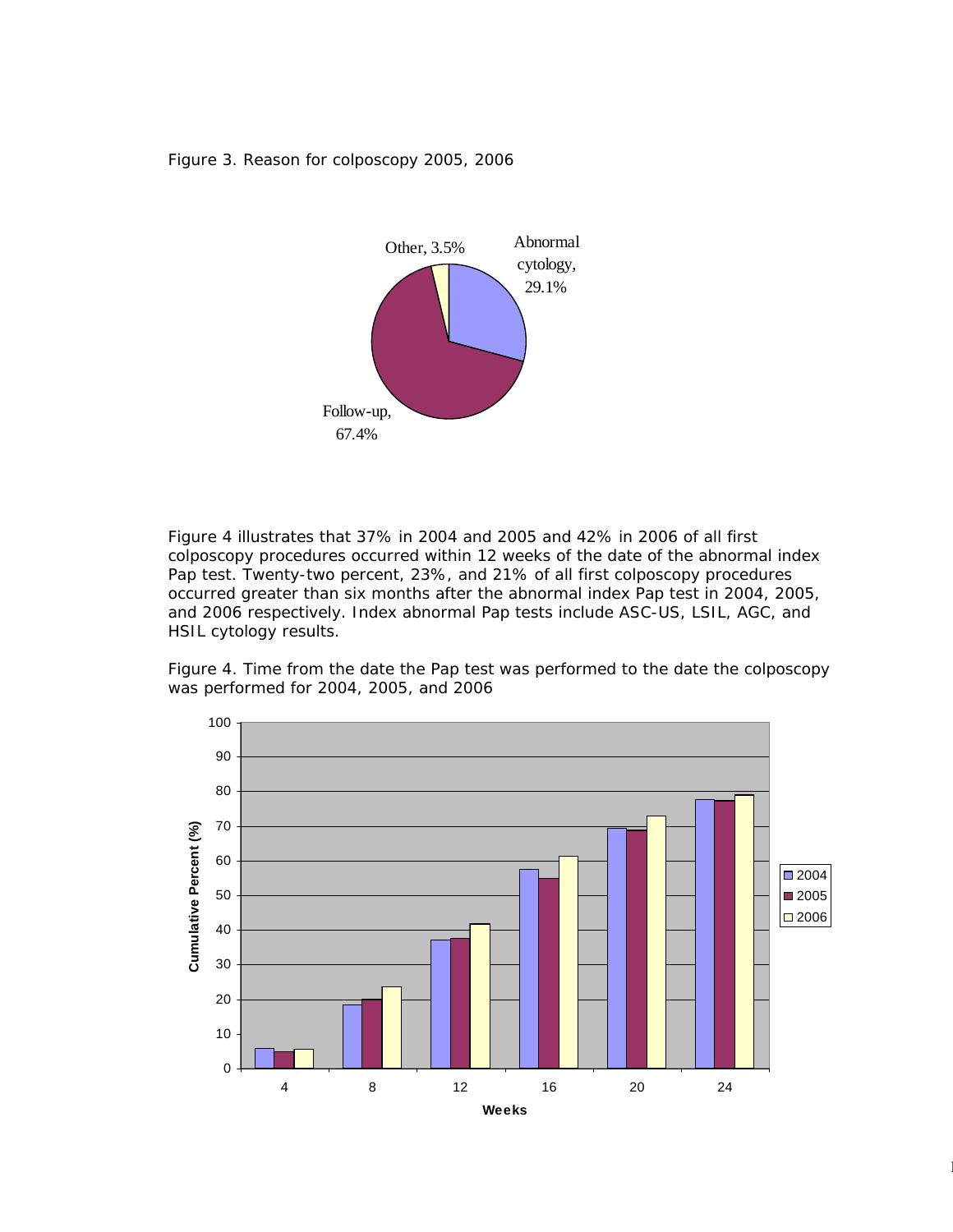### *Cytology-Histology Correlation*

Table 5 shows the correlation of index cytology results with histology results reported through colposcopy reports for all laboratories in the province over a four year period from 2003 to 2006. Correlated results occur when the cytology diagnosis corresponds to the histology. Undercalled results occur when the cytology diagnosis was as a lower grade than histology diagnosis and overcalled results occur when the cytology diagnosis was a higher grade than that reported histologically. Reports not correlated reflect an absence of histology results, or unsatisfactory or inflammatory results on colposcopy reports such that a correlation could not be made.

| Year | Correlated<br>% | Under<br>correlated % | Over<br>correlated<br>% | Total number<br>of reports | <b>Number</b><br>reports not<br>correlated |
|------|-----------------|-----------------------|-------------------------|----------------------------|--------------------------------------------|
| 2003 | 41.0            | 27.2                  | 31.8                    | 1.576                      | 915                                        |
| 2004 | 41.2            | 27.6                  | 31.2                    | 1,758                      | 977                                        |
| 2005 | 42.9            | 24.3                  | 32.8                    | 1,688                      | 891                                        |
| 2006 | 42.9            | 24.8                  | 32.9                    | 1.403                      | 726                                        |

Table 5. Cytology-histology correlation, all laboratories, 2003 – 2006

Notes: Correlated – the cytology was the same grade of diagnosis as the histology Under Correlated – the cytology was a lower grade of diagnosis than the histology Over Correlated – the cytology was a higher grade of diagnosis than the histology

During the time period from 2003 to 2006, the rate of correlated reports among all laboratories in the province remained consistent. There was a slight improvement in the rate of undercorrelated reports. Consistent rates of over correlation were also evident among all the laboratories in Manitoba, with a slight increase from 31.8% in 2003 to 32.9% in 2006.

The MCCSP can also correlate histology with the severity of the index Pap test. Histology may not be available if no lesion was seen at colposcopy, the patient was pregnant, or the patient did not attend subsequent appointments when histology collection was planned.

Analysis of cytology to histology correlation by cytological category is provided by the program to the laboratories to support their quality assurance activities. Tables six to 10 demonstrate the correlation reports which have been developed for specific cytology outcomes.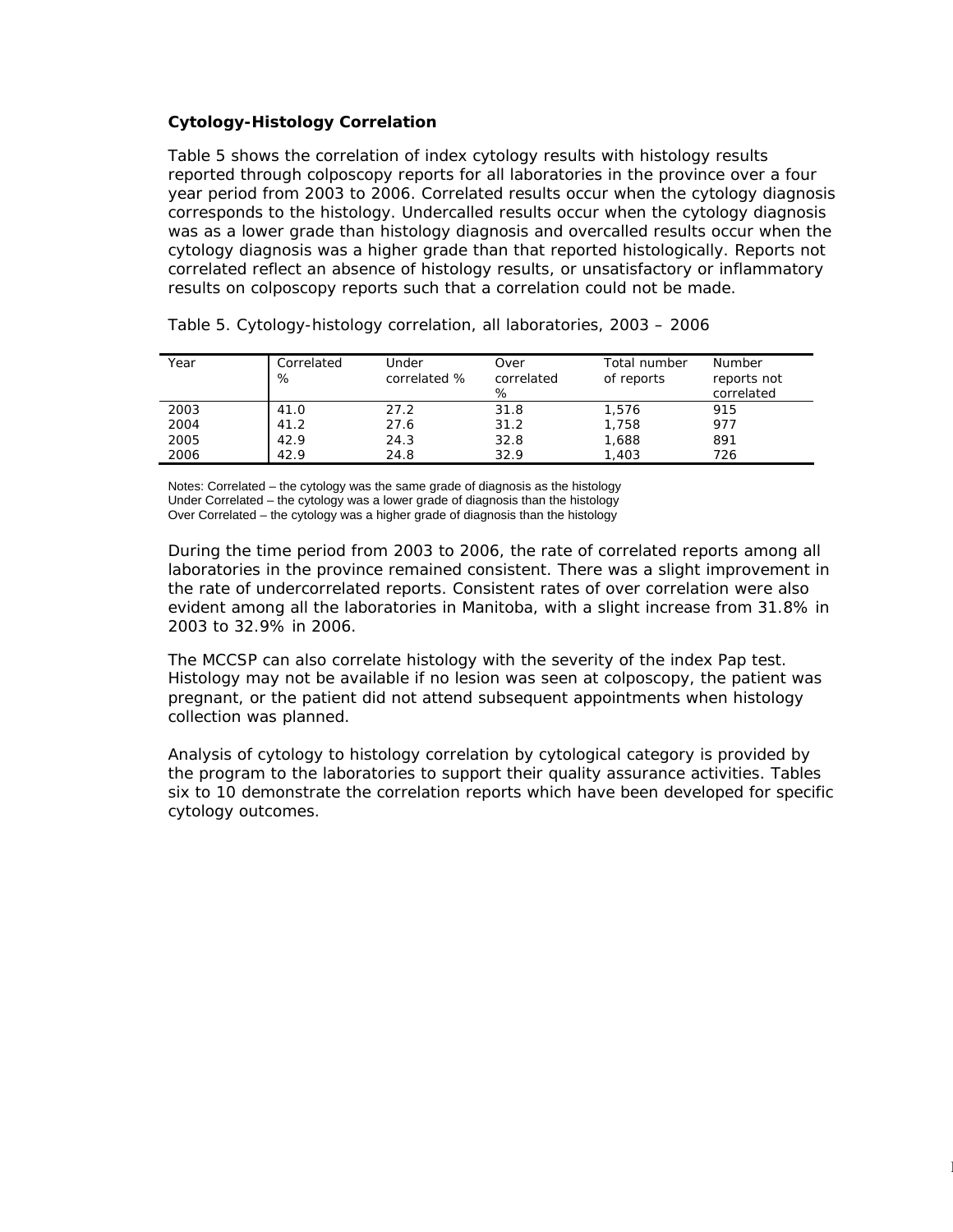

Table. 6. Correlation of ASC-US cytology by histology breakdown, 2004-2006

Note: Carcinoma in situ, squamous invasion, and glandular invasion were less than 1.0%.

Table 7. Correlation of ASC-H cytology by histology breakdown,2004-2006



Note: Squamous invasion and glandular invasion were less than 1.0%.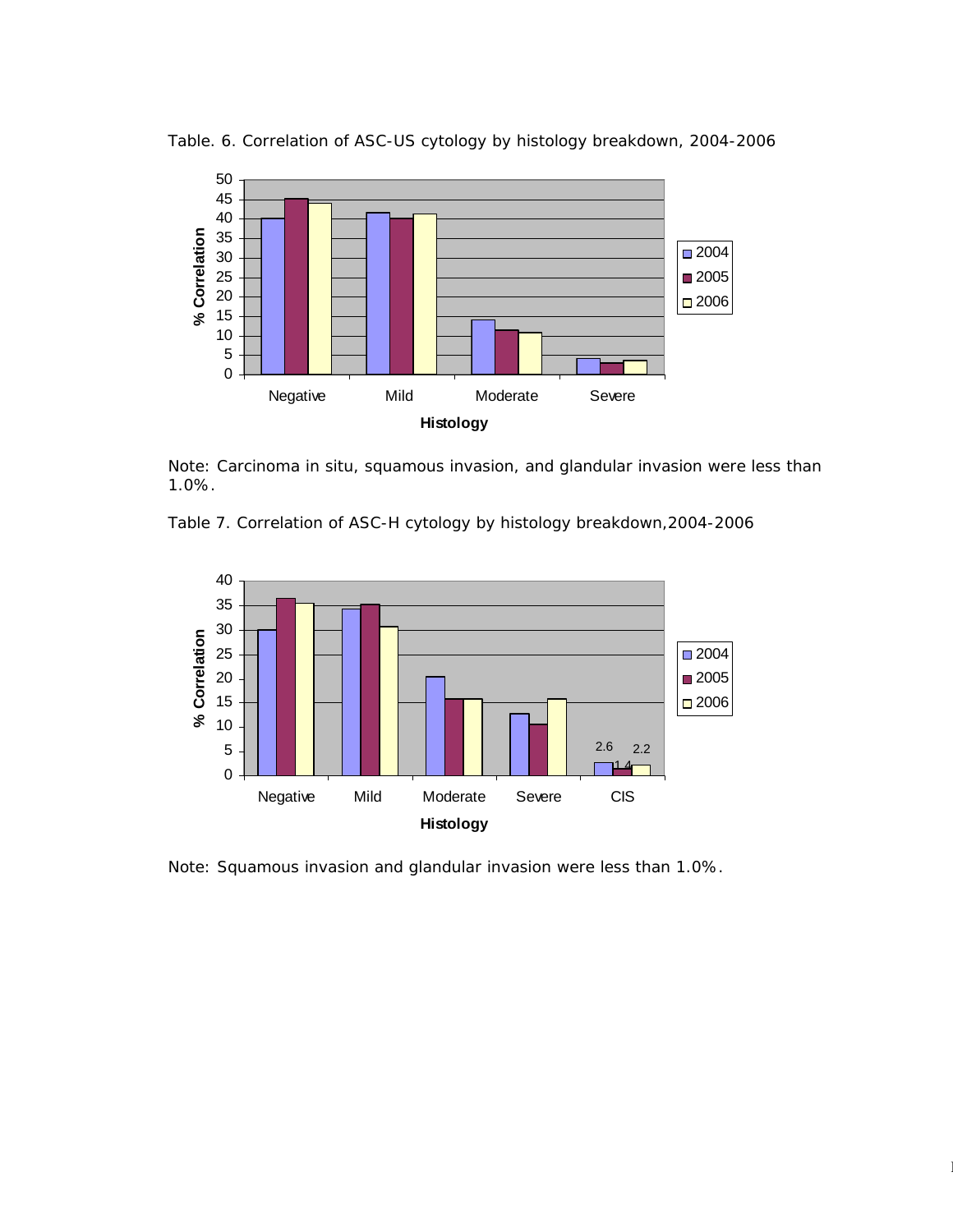



Note: Carcinoma in situ, squamous invasion, and glandular invasion were less than 1.0%.

Table 9. Correlation of AGC cytology by histology breakdown, 2004-2006

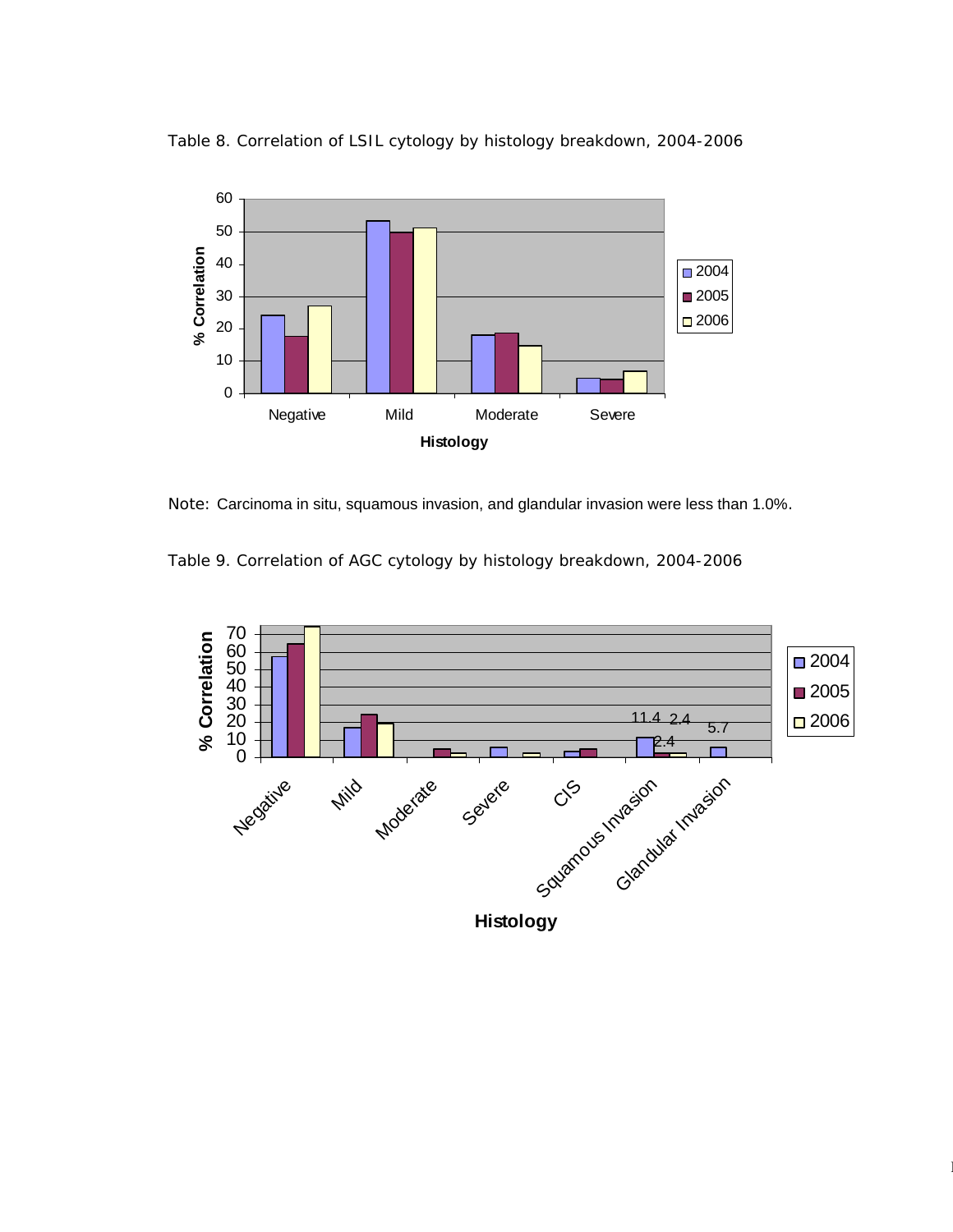



Note: Squamous invasion and glandular invasion were less than 1.0%.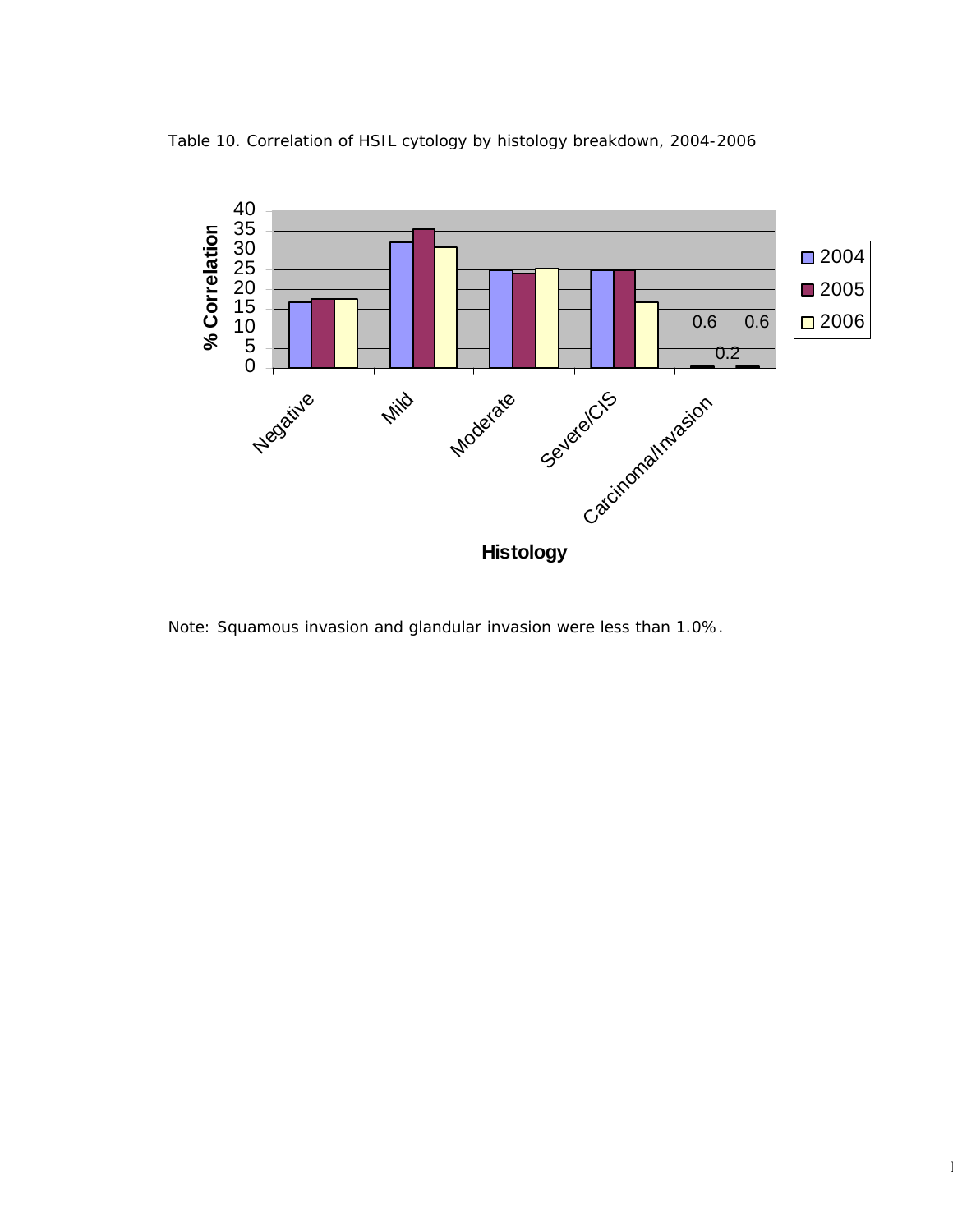# **Appendix A Management Guidelines**

|                                                                                                                                                                                                      | <b>Manitoba Cervical Cancer Screening Program (MCCSP)</b>                                                                                                                                                                                                                                                                                                                                                                                                         |
|------------------------------------------------------------------------------------------------------------------------------------------------------------------------------------------------------|-------------------------------------------------------------------------------------------------------------------------------------------------------------------------------------------------------------------------------------------------------------------------------------------------------------------------------------------------------------------------------------------------------------------------------------------------------------------|
|                                                                                                                                                                                                      | <b>Management Guidelines</b>                                                                                                                                                                                                                                                                                                                                                                                                                                      |
| A Pap test is a screening test for cervical cancer<br>۰<br>and cervical dysplasia in an asymptomatic<br>individual with a grossly normal cervix.<br>Women of all ages who are or ever have been<br>۰ | Women who have had previous high grade abnormal<br>results should continue with annual screening.<br>The MCCSP will monitor Manitoba women 18 to 69<br>for the purposes of quality assurance. However, a                                                                                                                                                                                                                                                          |
| sexually active should be screened.<br>Any visual abnormalities of the cervix and/or<br>abnormal symptoms should be appropriately<br>investigated regardless of the findings on cytology.            | fail-safe mechanism will be applied to all women<br>(regardless of age) having Pap tests. Health care<br>providers will be contacted if follow up of any<br>abnormality is incomplete.                                                                                                                                                                                                                                                                            |
| After three negative for intraepithelial results at<br>one year intervals, screening should be continued<br>every two years.                                                                         | The MCCSP can provide health care providers<br>screening histories for Manitoban women to April<br>2001, PHINs to facilitate Pap tests and educational<br>materials (available in 24 languages).                                                                                                                                                                                                                                                                  |
| <b>Initiation of Screening</b>                                                                                                                                                                       | Pap test screening should begin within two years of first sexual activity. If a<br>woman has never been sexually active the focus should be on discussing the<br>benefits of having regular Pap tests once she does become sexually active and<br>prevention of STIs.                                                                                                                                                                                             |
| <b>Screening Interval</b>                                                                                                                                                                            | After three negative for intraepithelial results at one-year intervals, screening<br>should be continued every two years. Women who have not been screened in<br>more than two years should be screened annually until there are three consecutive<br>Pap tests. Women who have had previously abnormal Pap tests should continue<br>with annual screening.                                                                                                       |
| <b>Cessation of Screening</b>                                                                                                                                                                        | Evidence does not define an upper age when Pap tests should be stopped.<br>Women who have regular negative Pap tests up to 70 and have no change in<br>their partner can stop.                                                                                                                                                                                                                                                                                    |
| <b>Previous Hysterectomy</b>                                                                                                                                                                         | Women who have had a total hysterectomy for benign disease (confirmed on<br>pathology) and if they have no past history of cervical dysplasia can stop. Women<br>who have had a subtotal hysterectomy should continue screening according to<br>guidelines.                                                                                                                                                                                                       |
| Immunocomprimised<br>or HIV Positive                                                                                                                                                                 | Annual screening.                                                                                                                                                                                                                                                                                                                                                                                                                                                 |
| Pregnancy                                                                                                                                                                                            | Screening indications should be the same as for women who are not pregnant.<br>A combined Pap test should be performed using a spatula and saline moistened<br>cotton swab.                                                                                                                                                                                                                                                                                       |
| <b>Women having sex</b><br>with women                                                                                                                                                                | Indication for screening intervals should be the same as for women having sex<br>with men.                                                                                                                                                                                                                                                                                                                                                                        |
| The specimen slide is improperly labeled<br>The slide is broken beyond repair                                                                                                                        | A specimen may be rejected for one of the following reasons:<br>Repeat Pap test<br>Failure to identify the slide with the patient's name when the patient is a<br>in 3 months.<br>non-Manitoba resident or, if for any other reason has not been issued a PHIN<br>Let patient know<br>Discrepancy of information between the specimen and the requisition<br>repeat is not due to<br>abnormal findings.<br>The slide is received without accompanying requisition |
| <b>Tranformation</b><br>Zone                                                                                                                                                                         | The presence of squamous metaplastic cells and/or dysplastic cells and/or<br>endocervical cells is generally regarded as evidence of adequate sampling of the<br>transformation zone. If the transformation zone is absent in a satisfactory pap<br>test you may not need to repeat the Pap test. The decision to repeat the pap test<br>is based on the cytology diagnosis and not the presence or absence of<br>transformation zone cells.                      |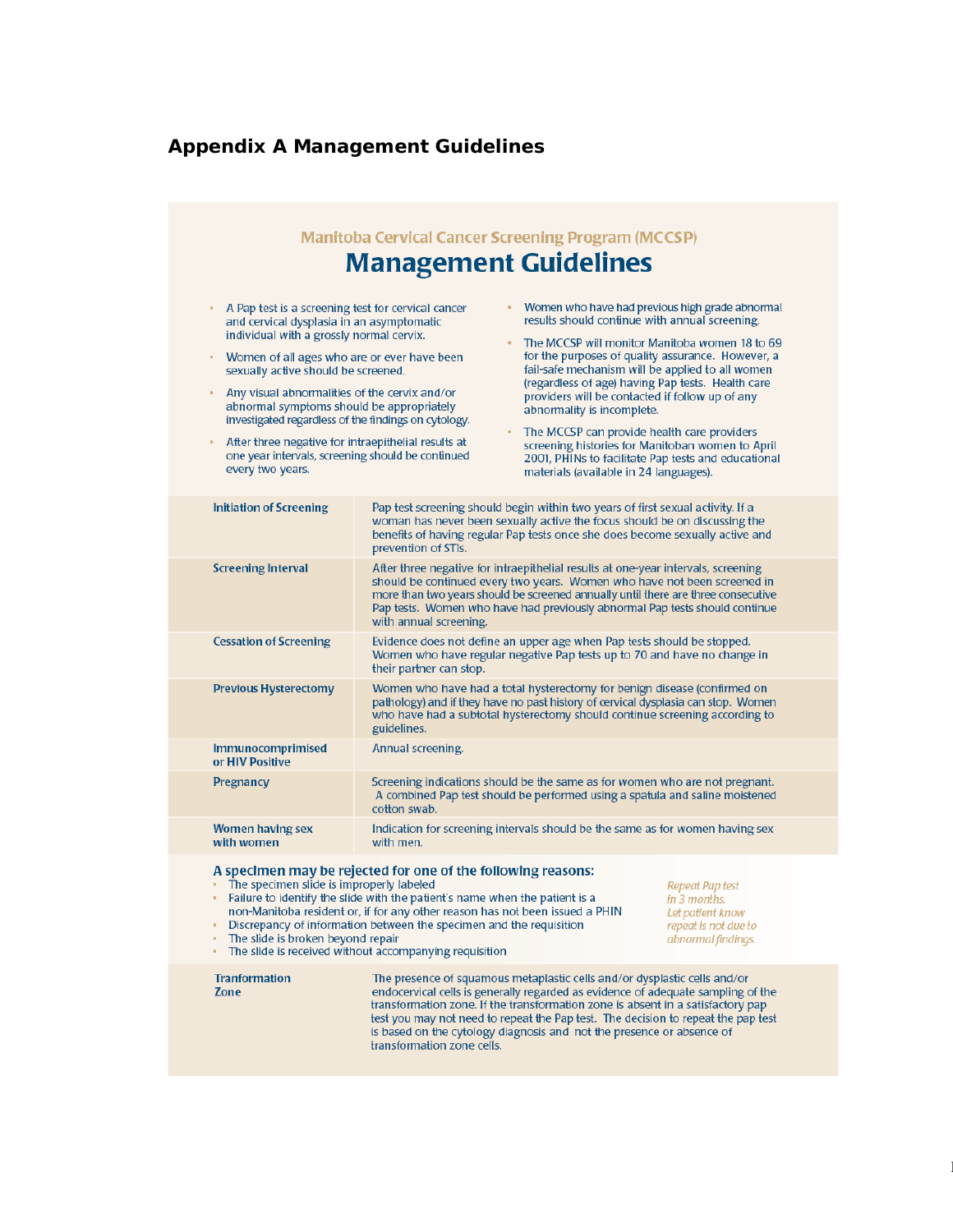|                                                                                           |                                                                                                                                                  | <b>MCCSP Guidelines - Management of Abnormal Cytology</b>                                                                                                                        |                                                                                                                           |  |  |  |  |  |
|-------------------------------------------------------------------------------------------|--------------------------------------------------------------------------------------------------------------------------------------------------|----------------------------------------------------------------------------------------------------------------------------------------------------------------------------------|---------------------------------------------------------------------------------------------------------------------------|--|--|--|--|--|
| <b>Unsatisfactory</b>                                                                     | Repeat cytology in<br>3 months                                                                                                                   | If result is negative, continue<br>with routine screening<br>If result is unsatisfactory or<br>>ASC-US <sup>*</sup> , refer for<br>colposcopy                                    |                                                                                                                           |  |  |  |  |  |
| ASC-US<br>(A typical<br>Squamous Cells<br>of Undetermined<br>Significance)                | Repeat cytology in<br>6 months                                                                                                                   | If result is negative, repeat<br>cytology in 6 months.<br>If result is $\simeq$ ASC-US*.<br>refer for colposcopy                                                                 | If result is negative, continue<br>with routine screening<br>If result is >=ASC-US <sup>*</sup> , refer<br>for colposcopy |  |  |  |  |  |
|                                                                                           |                                                                                                                                                  | Referral to colposcopy may be appropriate if patient is unreliable or anxious.                                                                                                   |                                                                                                                           |  |  |  |  |  |
| <b>ASC-H (Atypical</b><br>Squamous Cells,<br>Cannot exclude HSILI                         | Refer for colposcopy                                                                                                                             |                                                                                                                                                                                  |                                                                                                                           |  |  |  |  |  |
| LSIL (Low-grade)<br>Squamous Intraepithelial<br>Lesion)                                   | Repeat cytology in<br>6 months                                                                                                                   | If result is negative, repeat<br>cytology in 6 months<br>If result is $\simeq$ ASC-US'.<br>refer for colposcopy                                                                  | If result is negative, continue<br>with routine screening<br>If result is >=ASC-US*, refer<br>for colposcopy              |  |  |  |  |  |
|                                                                                           | Referral to colposcopy may be appropriate if patient is unreliable or anxious.                                                                   |                                                                                                                                                                                  |                                                                                                                           |  |  |  |  |  |
| <b>HSIL</b> (High-grade)<br>Squamous Intraepithelial<br>Lesion)                           | Refer for colposcopy                                                                                                                             |                                                                                                                                                                                  |                                                                                                                           |  |  |  |  |  |
| <b>AGC</b> (Atvpical<br>Glandular Cells)                                                  | Refer for colposcopy,<br>endocervical curettage,<br>and if $\geq$ 35 years old or<br>has abnormal bleeding.<br>refer for endometrial biopsy      |                                                                                                                                                                                  |                                                                                                                           |  |  |  |  |  |
| <b>AIS</b><br>(Adenocarcinoma<br><i>In Situ)</i>                                          | Refer for colposcopy,<br>endocervical curettage                                                                                                  |                                                                                                                                                                                  |                                                                                                                           |  |  |  |  |  |
| <b>Squamous</b><br>Carcinoma<br>Adenocarcinoma<br>Other malignancy                        | Refer for colposcopy<br>and oncology                                                                                                             |                                                                                                                                                                                  |                                                                                                                           |  |  |  |  |  |
| <b>Endometrial Cells:</b>                                                                 | Refer for Endometrial biopsy if:                                                                                                                 | 1. Out of cycle in a woman over 40 with no history of hormones or IUCD<br>2. Woman over 40, menstrual history not known<br>3. Post menopausal woman with no history given of HRT |                                                                                                                           |  |  |  |  |  |
| ٠                                                                                         | >=ASC-US refers to any of the following results: ASC-US, ASC-H, LSIL, HSIL, AGC, AIS, Squamous Carcinoma,<br>Adenocarcinoma or other malignancy. |                                                                                                                                                                                  |                                                                                                                           |  |  |  |  |  |
| <b>MANITORA</b><br><b>CERVICAL</b><br><b>CANCER</b><br><b>SCREENING</b><br><b>PROGRAM</b> |                                                                                                                                                  | <b>Manitoba Cervical Cancer Screening Program</b><br>Unit 5-25 Sherbrook St. Winnipeg, MB R3C 2B1<br>788-8626 or 1-866-616-8805<br>www.cancercare.mb.ca/MCCSP/                   | ancer Care<br><b>MANITOBA</b><br>Action Cancer Manitoba                                                                   |  |  |  |  |  |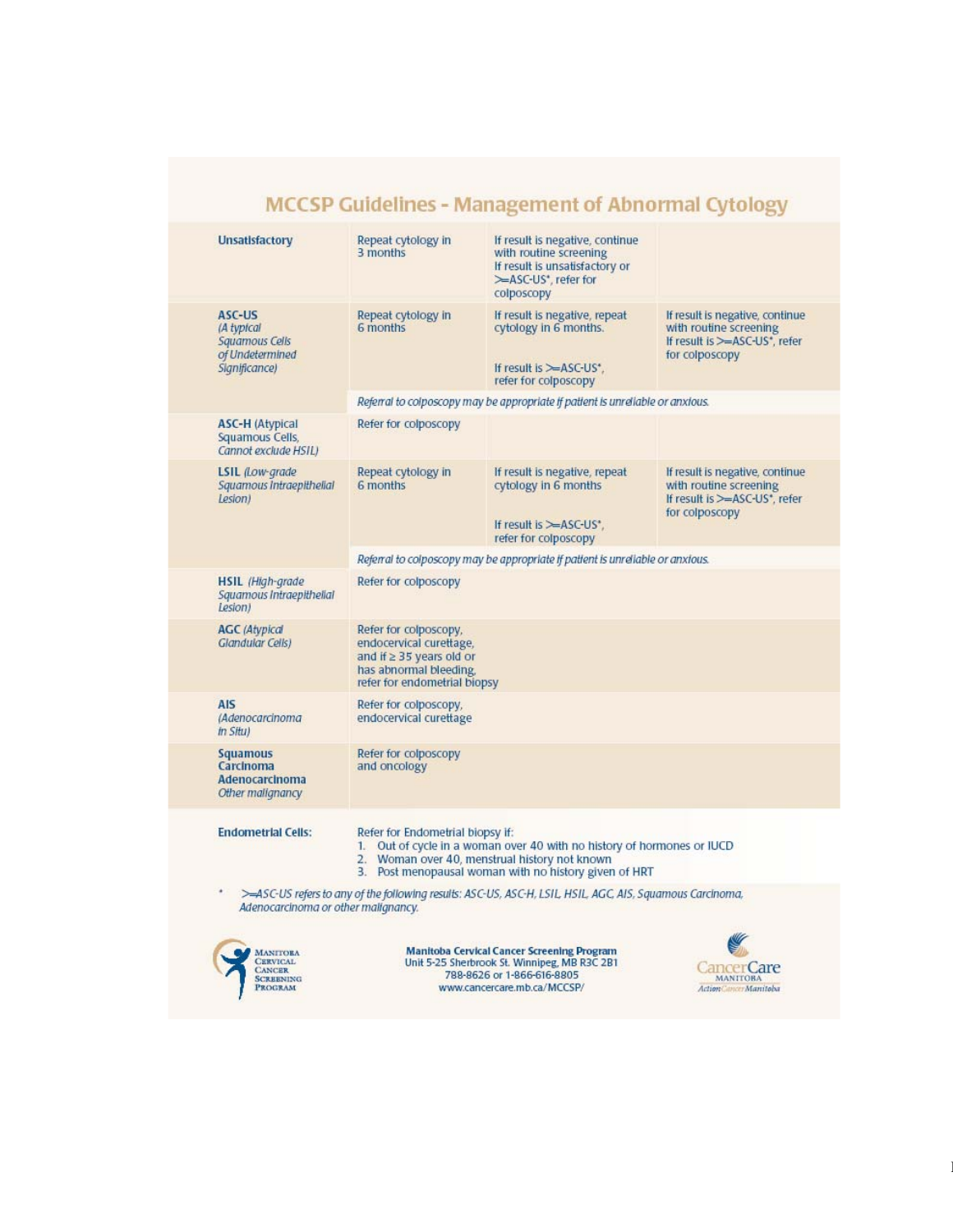### **Appendix B Statistical Reports**

| Table 1. Proportion of women who had at least one Pap test by age and Regional Health Authority, 2005 |  |  |
|-------------------------------------------------------------------------------------------------------|--|--|
|-------------------------------------------------------------------------------------------------------|--|--|

| Age       |             |         |           |         |           |           | NOR-       | <b>North</b> |          | South   |          |          |
|-----------|-------------|---------|-----------|---------|-----------|-----------|------------|--------------|----------|---------|----------|----------|
| group     | Assiniboine | Brandon | Burntwood | Central | Churchill | Interlake | <b>MAN</b> | Eastman      | Parkland | Eastman | Winnipeg | Manitoba |
| $18-19$   | 26.1        | 34.1    | 36.6      | 22.6    | 18.0      | 31.6      | 33.1       | 31.4         | 27.8     | 22.7    | 29.6     | 29.5     |
| $20 - 29$ | 35.0        | 41.3    | 40.0      | 37.5    | 45.7      | 41.1      | 34.2       | 39.2         | 34.3     | 38.7    | 40.3     | 39.5     |
| $30 - 39$ | 31.3        | 36.0    | 30.2      | 34.1    | 32.3      | 39.2      | 25.7       | 37.6         | 30.1     | 38.1    | 37.6     | 36.5     |
| $40 - 49$ | 27.2        | 32.5    | 25.4      | 31.7    | 15.4      | 36.3      | 24.2       | 35.6         | 25.5     | 35.6    | 36.9     | 34.8     |
| 50-59     | 26.5        | 33.9    | 19.5      | 29.8    | 34.5      | 34.1      | 23.3       | 34.2         | 24.6     | 32.8    | 35.8     | 33.5     |
| 60-69     | 21.7        | 29.3    | 11.9      | 25.2    | 10.3      | 28.4      | 19.3       | 31.8         | 22.0     | 28.2    | 31.5     | 29.4     |
| All       |             |         |           |         |           |           |            |              |          |         |          |          |
| ages      | 28.3        | 35.4    | 29.6      | 31.9    | 29.8      | 35.9      | 26.5       | 35.5         | 27.3     | 34.9    | 36.7     | 35.0     |

Notes: All laboratories, Manitoba Health insured. Statistics are not corrected for hysterectomy, migration, death, or cervical cancer. 12,262 women could not be attributed to an RHA due to incomplete postal code data. These are not included in the statistics and reflect 7.8% of all women who had a Pap test during this time period.

| Age       |             |                |           |         |           |           | NOR- | North   |          | South   |          |          |
|-----------|-------------|----------------|-----------|---------|-----------|-----------|------|---------|----------|---------|----------|----------|
| group     | Assiniboine | <b>Brandon</b> | Burntwood | Central | Churchill | Interlake | MAN  | Eastman | Parkland | Eastman | Winnipeg | Manitoba |
| $18-19$   | 28.6        | 34.5           | 39.1      | 23.4    | 40.0      | 36.5      | 36.6 | 34.1    | 29.8     | 20.8    | 29.3     | 30.0     |
| $20 - 29$ | 35.4        | 42.5           | 41.2      | 37.1    | 49.3      | 43.1      | 35.9 | 40.0    | 39.6     | 38.2    | 40.0     | 38.7     |
| $30 - 39$ | 31.1        | 35.7           | 31.5      | 34.9    | 29.1      | 39.7      | 26.3 | 38.2    | 29.3     | 36.3    | 36.9     | 35.3     |
| $40 - 49$ | 28.2        | 33.9           | 24.8      | 31.8    | 25.6      | 37.2      | 24.9 | 35.6    | 27.2     | 33.8    | 36.5     | 34.3     |
| 50-59     | 28.8        | 35.3           | 19.6      | 32.1    | 29.3      | 34.4      | 23.4 | 34.4    | 26.5     | 33.5    | 35.5     | 33.3     |
| 60-69     | 23.3        | 31.1           | 11.7      | 25.8    | 24.1      | 29.8      | 20.0 | 31.8    | 25.4     | 28.5    | 30.8     | 28.8     |
| All       |             |                |           |         |           |           |      |         |          |         |          |          |
| ages      | 29.3        | 36.3           | 30.1      | 32.5    | 32.3      | 36.7      | 27.3 | 35.9    | 29.5     | 34.1    | 36.1     | 34.4     |

Table 2. Proportion of women who had at least one Pap test by age and Regional Health Authority, 2006

Notes: all laboratories, Manitoba Health insured. Statistics are not corrected for hysterectomy, migration, death, or cervical cancer.

 11,731 women could not be attributed to an RHA due to incomplete postal code data. These are not included in the statistics and reflect 7.3% of all women who had a Pap test during this time period.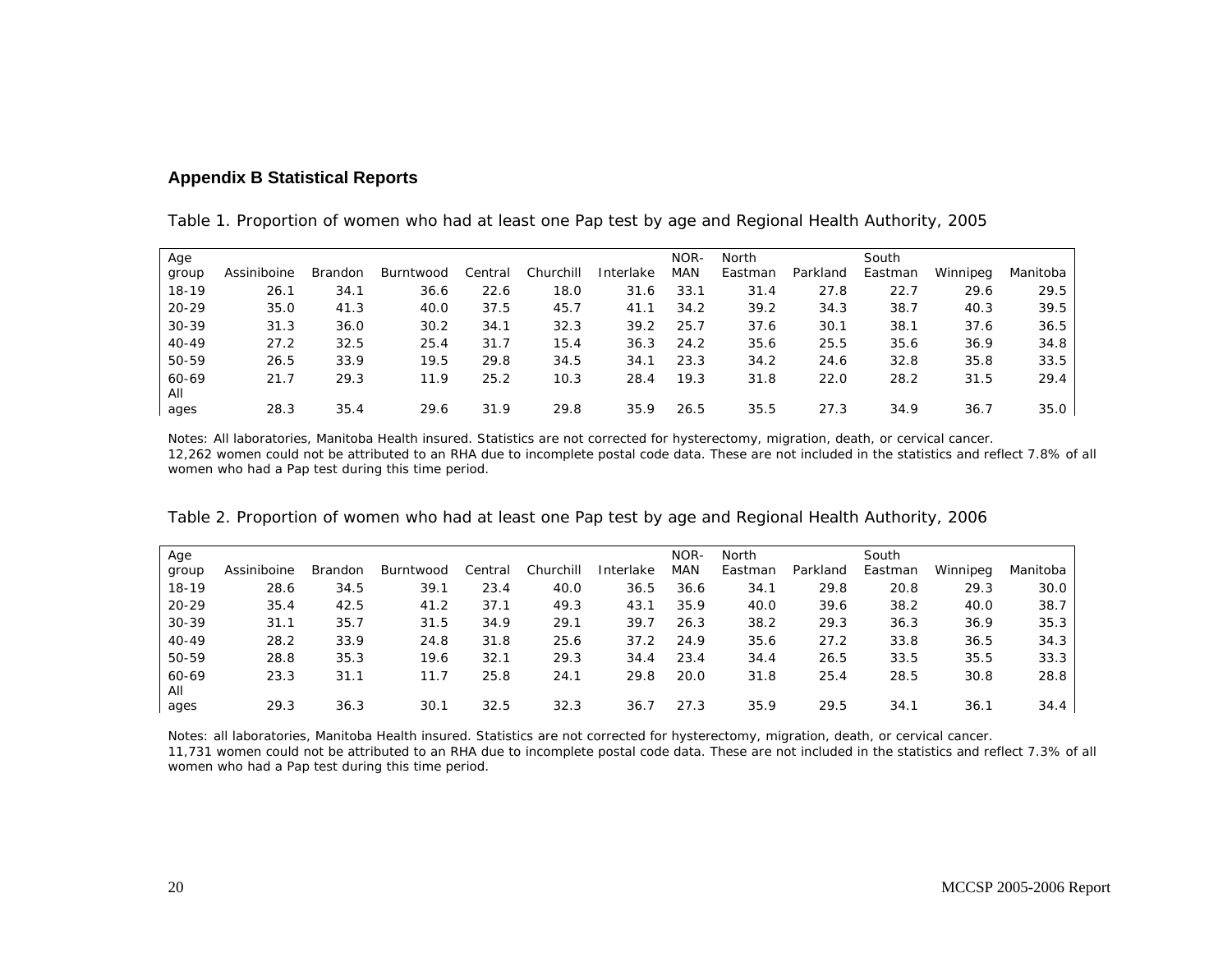| Age       |             |         |           |         |           |           | NOR-       | North   |          | South   |          |          |
|-----------|-------------|---------|-----------|---------|-----------|-----------|------------|---------|----------|---------|----------|----------|
| group     | Assiniboine | Brandon | Burntwood | Central | Churchill | Interlake | <b>MAN</b> | Eastman | Parkland | Eastman | Winnipeg | Manitoba |
| $18-19$   | 42.1        | 51.5    | 54.2      | 35.7    | 50.0      | 49.4      | 52.6       | 49.7    | 44.4     | 34.7    | 45.3     | 45.1     |
| $20 - 29$ | 49.6        | 58.5    | 56.7      | 53.3    | 66.7      | 59.0      | 49.8       | 55.8    | 54.2     | 55.0    | 55.6     | 54.1     |
| $30 - 39$ | 47.1        | 52.4    | 46.4      | 52.1    | 53.1      | 57.4      | 41.8       | 56.4    | 46.8     | 55.2    | 52.4     | 51.2     |
| $40 - 49$ | 42.5        | 51.0    | 34.5      | 50.2    | 36.1      | 54.5      | 40.5       | 53.3    | 41.8     | 53.3    | 53.6     | 51.3     |
| 50-59     | 44.0        | 52.0    | 31.9      | 48.1    | 45.7      | 50.6      | 39.1       | 50.8    | 42.0     | 50.1    | 51.7     | 49.3     |
| 60-69     | 36.1        | 45.3    | 18.8      | 39.4    | 25.0      | 43.2      | 31.9       | 45.7    | 38.4     | 43.4    | 44.4     | 43.0     |
| All       |             |         |           |         |           |           |            |         |          |         |          |          |
| ages      | 44.5        | 52.7    | 44.4      | 48.8    | 48.5      | 53.0      | 42.2       | 52.5    | 44.6     | 51.6    | 52.0     | 50.2     |

Table 3. Proportion of women who had at least one Pap test by age and Regional Health Authority, 2005, 2006

Notes: all laboratories, Manitoba Health insured. Statistics are not corrected for hysterectomy, migration, death, or cervical cancer. 18,049 women could not be attributed to an RHA due to incomplete postal code data. These are not included in the statistics and reflect 7.8% of all women who had a Pap test during this time period.

| Age<br>group | Assiniboine | <b>Brandon</b> | Burntwood | Central | Churchill | Interlake | NOR-<br>MAN | North<br>Eastman | Parkland | South<br>Eastman | Winnipeg | Manitoba |
|--------------|-------------|----------------|-----------|---------|-----------|-----------|-------------|------------------|----------|------------------|----------|----------|
| 18-19        | 55.5        | 63.4           | 69.0      | 46.0    | 40.0      | 63.6      | 66.4        | 67.0             | 67.3     | 44.9             | 57.8     | 57.7     |
| $20 - 29$    | 60.9        | 67.8           | 67.5      | 62.8    | 78.3      | 68.4      | 60.4        | 66.1             | 63.2     | 64.0             | 64.0     | 62.4     |
| $30 - 39$    | 58.4        | 63.6           | 56.8      | 61.4    | 58.0      | 66.0      | 50.6        | 67.1             | 55.4     | 64.1             | 60.2     | 59.1     |
| $40 - 49$    | 55.8        | 62.9           | 49.2      | 59.8    | 44.4      | 63.5      | 50.8        | 62.4             | 54.9     | 63.0             | 62.1     | 60.0     |
| 50-59        | 53.0        | 70.0           | 38.3      | 55.7    | 59.7      | 58.6      | 46.1        | 60.0             | 50.0     | 58.2             | 58.2     | 56.1     |
| 60-69<br>All | 44.7        | 55.8           | 25.5      | 47.4    | 20.7      | 50.3      | 40.1        | 53.3             | 46.7     | 51.0             | 51.5     | 51.0     |
| ages         | 54.8        | 63.5           | 54.4      | 57.9    | 56.4      | 61.8      | 51.8        | 62.2             | 54.7     | 60.5             | 60.0     | 58.4     |

Table 4. Proportion of women who had at least one Pap test by age and Regional Health Authority, 2004, 2005, 2006

Notes: all laboratories, Manitoba Health insured. Statistics are not corrected for hysterectomy, migration, death, or cervical cancer.

19,831 women could not be attributed to an RHA due to incomplete postal code data.

These are not included in the statistics and reflect 7.3% of all women who had a Pap test during this time period.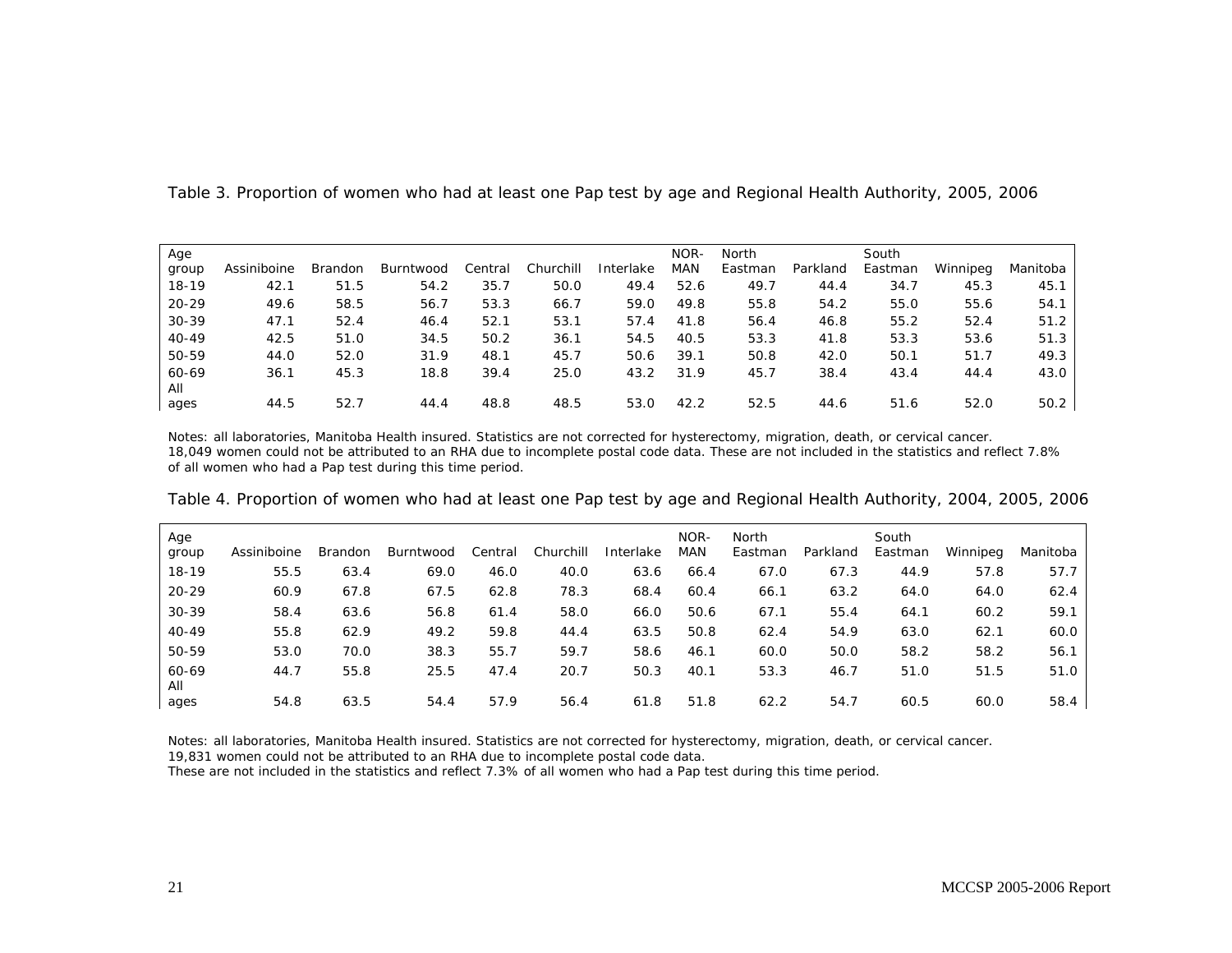| Time to rescreen<br><i>in months</i> | Number of<br>Women | <b>Percent</b> % | <b>Cumulative</b><br><b>Percent</b> % |
|--------------------------------------|--------------------|------------------|---------------------------------------|
| 6                                    | 7,166              | 4.6              | 4.6                                   |
| 12                                   | 28,875             | 18.3             | 22.9                                  |
| 18                                   | 46,248             | 29.4             | 52.3                                  |
| 24                                   | 18,523             | 11.8             | 64.0                                  |
| 30                                   | 12,396             | 7.9              | 71.9                                  |
| 36                                   | 3,892              | 2.5              | 74.4                                  |
| 42                                   | 320                | 0.2              | 74.6                                  |
| 48                                   | $\theta$           | 0.0              | 74.6                                  |
| Not screened                         | 40,019             | 25.4             | 100.0                                 |
| <b>Total</b>                         | 157,439            |                  |                                       |

Table 5. Rescreening rate for women with a negative Pap test in 2004

Note: Includes all age groups and all women in MCCSP Registry and non-Manitoba residents.